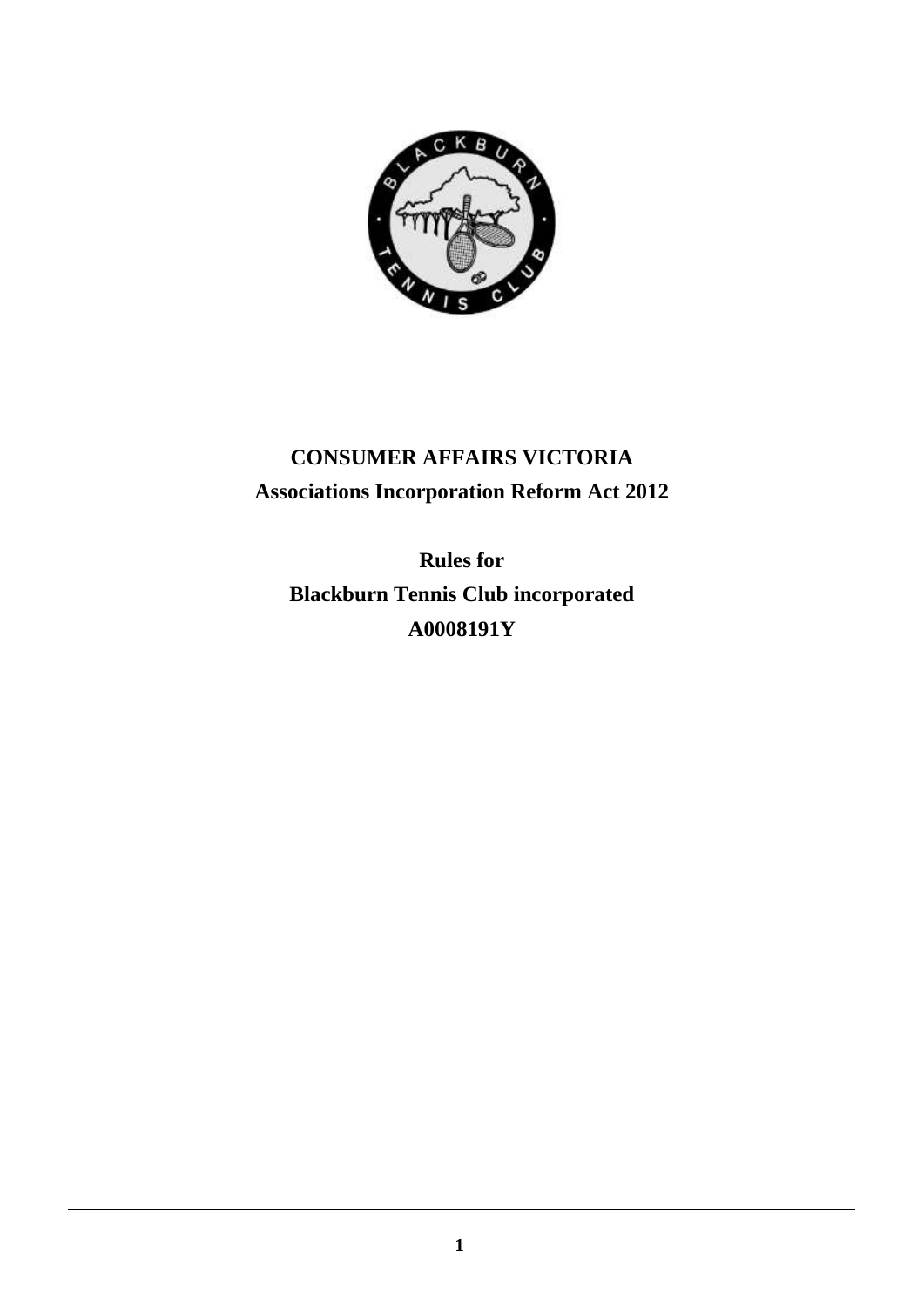**Associations Incorporation Reform Act 2012**

# **Part 3**

## **TABLE OF PROVISIONS**

| <b>Regulation</b>                                             |                                                    | Page   |  |
|---------------------------------------------------------------|----------------------------------------------------|--------|--|
| <b>PART 1-PRELIMINARY</b><br>4                                |                                                    |        |  |
| 1                                                             | Name                                               | 4      |  |
| $\overline{2}$                                                | Purposes                                           | 4      |  |
| 3                                                             | Financial year                                     | 4      |  |
| 4                                                             | Definitions                                        | 4      |  |
| <b>PART 2-POWERS OF ASSOCIATION</b>                           |                                                    | 5      |  |
| 5                                                             | Powers of Association                              | 5      |  |
| 6                                                             | Not for profit organisation                        | 5      |  |
| <b>PART 3-MEMBERS, DISCIPLINARY PROCEDURES AND GRIEVANCES</b> |                                                    |        |  |
|                                                               | Division 1-Membership                              | 6      |  |
| 7                                                             | Minimum number of members                          | 6      |  |
| 8                                                             | Who is eligible to be a member                     | 6      |  |
| 9                                                             | Application for membership                         | 6      |  |
| 10                                                            | Consideration of application                       | 6      |  |
| 11                                                            | New membership                                     | 6      |  |
| 12                                                            | Annual subscription and fee on joining             | 7      |  |
| 13                                                            | General rights of members                          | 7      |  |
| 14                                                            | Associate members                                  | 7      |  |
| 15<br>16                                                      | Rights not transferable                            | 7<br>7 |  |
| 17                                                            | Ceasing membership<br>Resigning as a member        | 8      |  |
| 18                                                            | Register of members                                | 8      |  |
| Division 2-Disciplinary action                                |                                                    | 8      |  |
| 19                                                            | Grounds for taking disciplinary action             | 8      |  |
| 20                                                            | Disciplinary subcommittee                          | 8      |  |
| 21                                                            | Notice to member                                   | 9      |  |
| 22                                                            | Decision of subcommittee                           | 9      |  |
| 23                                                            | Appeal rights                                      | 9      |  |
| 24                                                            | Conduct of disciplinary appeal meeting             | 10     |  |
| Division 3-Grievance procedure                                |                                                    | 10     |  |
| 25                                                            | Application                                        | 10     |  |
| 26                                                            | Parties must attempt to resolve the dispute        | 10     |  |
| 27                                                            | Appointment of mediator                            | 10     |  |
| 28                                                            | <b>Mediation process</b>                           | 11     |  |
| 29                                                            | Failure to resolve dispute by mediation            | 11     |  |
| <b>PART 4-GENERAL MEETINGS OF THE ASSOCIATION</b>             |                                                    | 11     |  |
| 30                                                            | Annual general meetings                            | 11     |  |
| 31                                                            | Special general meetings                           | 12     |  |
| 32                                                            | Special general meeting held at request of members | 12     |  |
| 33                                                            | Notice of general meetings                         | 12     |  |
| 34                                                            | Proxies                                            | 13     |  |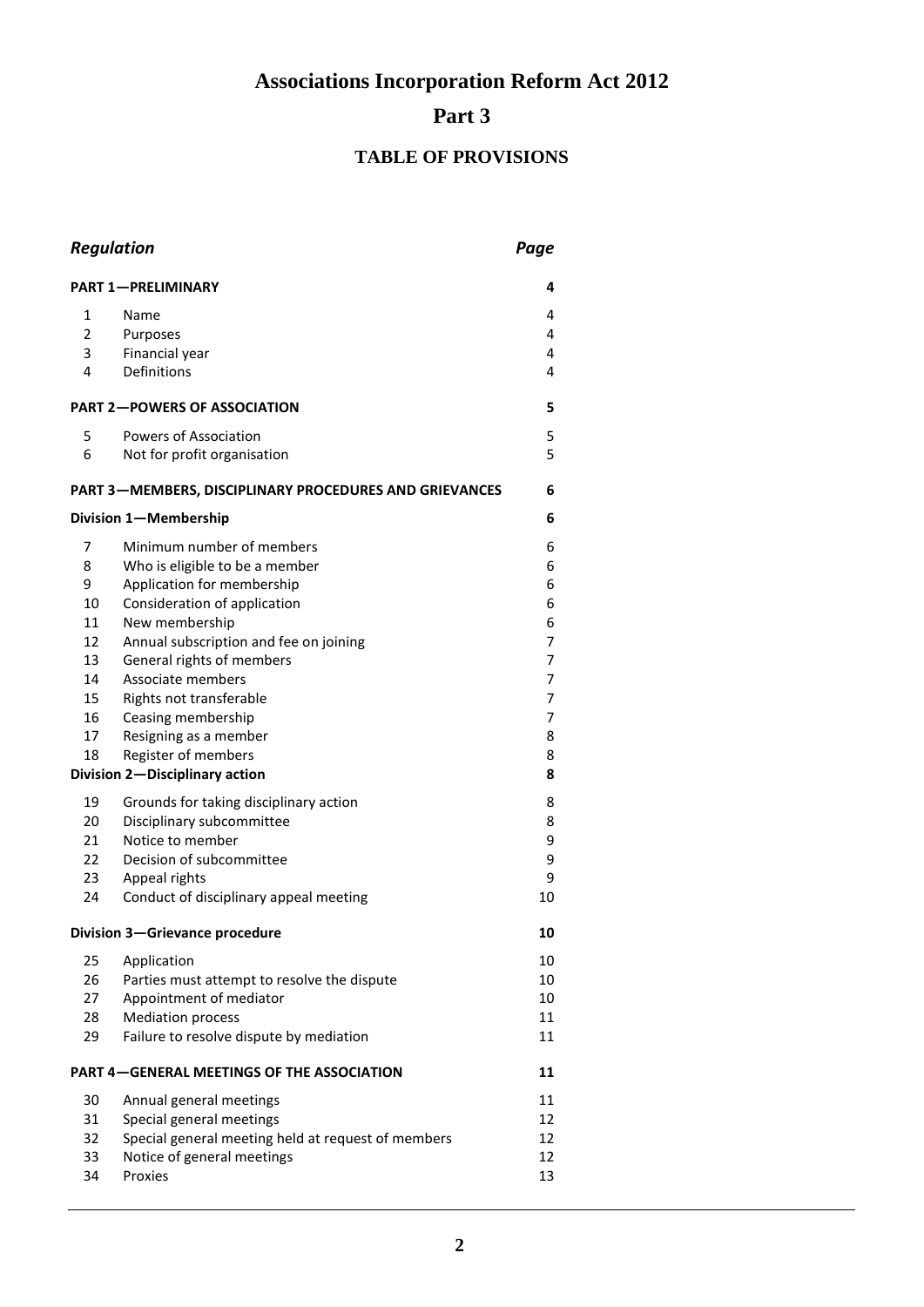| 35       | Use of technology                                             | 13       |
|----------|---------------------------------------------------------------|----------|
| 36       | Quorum at general meetings                                    | 13       |
| 37       | Adjournment of general meeting                                | 14       |
| 38       | Voting at general meeting                                     | 14       |
| 39       | Special resolutions                                           | 14       |
| 40       | Determining whether resolution carried                        | 14       |
| 41       | Minutes of general meeting                                    | 15       |
|          | <b>PART 5-COMMITTEE</b>                                       | 15       |
|          | Division 1-Powers of Committee                                | 15       |
| 42       | Role and powers                                               | 15       |
| 43       | Delegation                                                    | 15       |
|          | Division 2-Composition of Committee and duties of members     | 16       |
| 44       | <b>Composition of Committee</b>                               | 16       |
| 45       | <b>General Duties</b>                                         | 16       |
| 46       | <b>President and Vice-President</b>                           | 16       |
| 47       | Secretary                                                     | 17       |
| 48       | Treasurer                                                     | 17       |
|          | Division 3-Election of Committee members and tenure of office | 17       |
| 49       | Who is eligible to be a Committee member                      | 17       |
| 50       | Positions to be declared vacant                               | 18       |
| 51       | <b>Nominations</b>                                            | 18       |
| 52       | Election of President etc.                                    | 18       |
| 53       | Election of ordinary members                                  | 18       |
| 54<br>55 | <b>Ballot</b><br>Term of office                               | 18<br>19 |
| 56       | Vacation of office                                            | 20       |
| 57       | Filling casual vacancies                                      | 20       |
|          | Division 4-Meetings of Committee                              | 20       |
| 58       | <b>Meetings of Committee</b>                                  | 20       |
| 59       | Notice of meetings                                            | 20       |
| 60       | <b>Urgent meetings</b>                                        | 21       |
| 61       | Procedure and order of business                               | 21       |
| 62       | Use of technology                                             | 21       |
| 63       | Quorum                                                        | 21       |
| 64       | Voting                                                        | 21       |
| 65       | Conflict of interest                                          | 21       |
| 66       | Minutes of meeting                                            | 22       |
| 67       | Leave of absence                                              | 22       |
|          | <b>PART 6-FINANCIAL MATTERS</b>                               | 22       |
| 68       | Source of funds                                               | 22       |
| 69       | Management of funds                                           | 22       |
| 70       | <b>Financial records</b>                                      | 23       |
| 71       | <b>Financial statements</b>                                   | 23       |
|          | <b>PART 7-GENERAL MATTERS</b>                                 | 23       |
| 72       | Common seal                                                   | 23       |
| 73       | Registered address                                            | 23       |
| 74       | Notice requirements                                           | 23       |
| 75       | Custody and inspection of books and records                   | 24       |
| 76       | Winding up and cancellation                                   | 24       |
| 77       | <b>Alteration of Rules</b>                                    | 25       |
| 78       | Life Members                                                  | 25       |
|          |                                                               |          |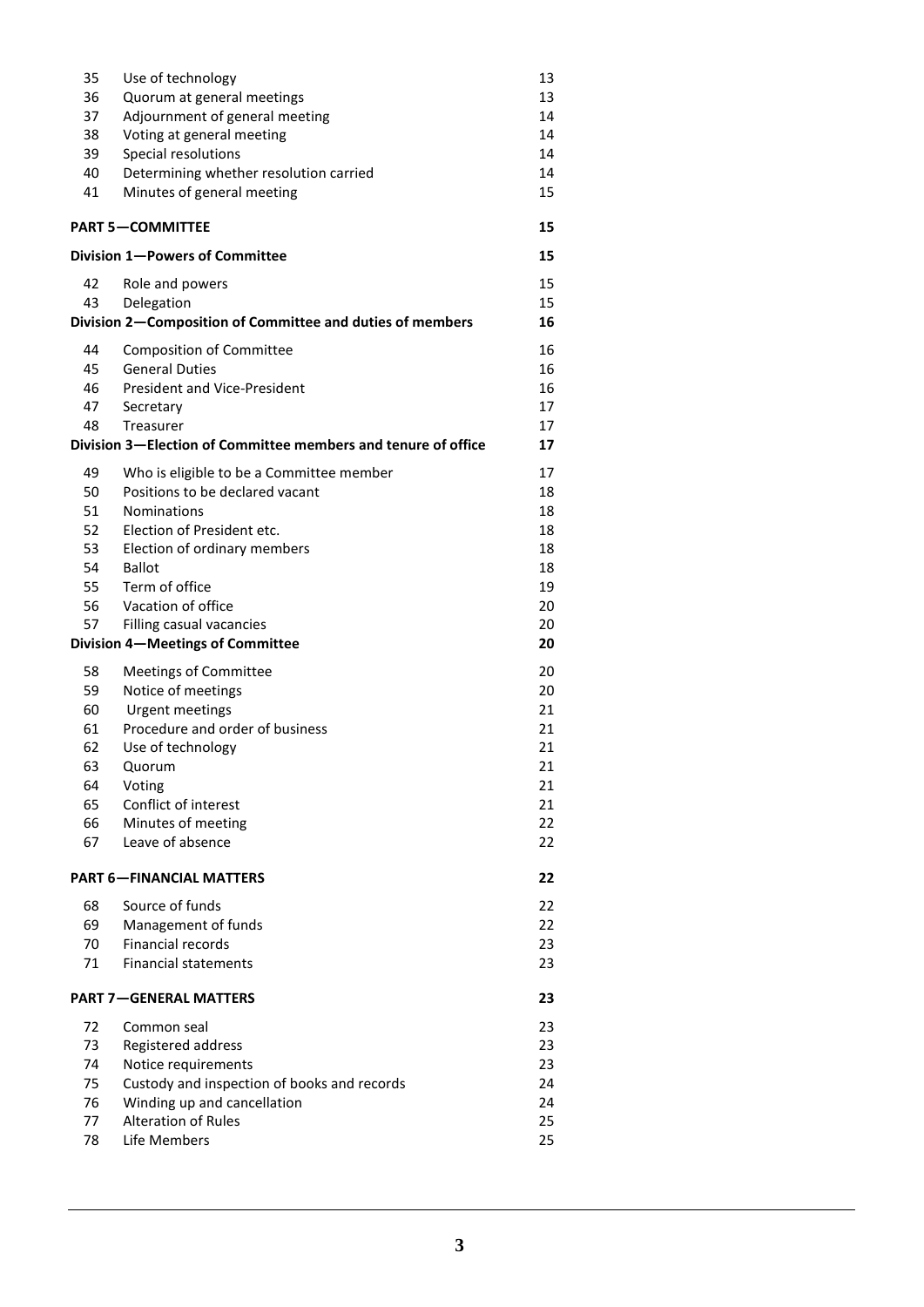## **Rules for the Blackburn Tennis Club Incorporated**

#### **Note**

The persons who from time to time are members of the Association are an incorporated association by the name given in rule 1 of these Rules.

Under section 46 of the **Associations Incorporation Reform Act 2012**, these Rules are taken to constitute the terms of a contract between the Association and its members.

#### **PART 1—PRELIMINARY**

#### **1 Name**

The name of the incorporated association is "Blackburn Tennis Club Incorporated".

#### **Note**

Under section 23 of the Act, the name of the association and its registration number must appear on all its business documents.

#### **2 Purposes**

The purposes of the association are –

- a) To promote and foster tennis in our community.
- b) To provide, control and maintain quality facilities for the community in a relaxed, friendly environment in which people can enjoy the sport of tennis and related social activities.
- c) To undertake any activities or developments the Association believes are in the interests of members and other persons who may use the facilities under the club rules.

#### **3 Financial year**

The financial year of the Association is each period of 12 months ending on  $30<sup>th</sup>$  June.

#### **4 Definitions**

In these Rules—

*absolute majority*, of the Committee, means a majority of the committee members currently holding office and entitled to vote at the time (as distinct from a majority of committee members present at a committee meeting);

*associate member* means a member referred to in rule 14(1);

- *Chairperson*, of a general meeting or committee meeting, means the person chairing the meeting as required under rule 46;
- *Committee* means the Committee having management of the business of the Association;
- *committee meeting* means a meeting of the Committee held in accordance with these Rules;
- *committee member* means a member of the Committee elected or appointed under Division 3 of Part 5;
- *disciplinary appeal meeting* means a meeting of the members of the Association convened under rule 23(3);
- *disciplinary meeting* means a meeting of the Committee convened for the purposes of rule 22;

*disciplinary subcommittee* means the subcommittee appointed under rule 20;

*financial year* means the 12 month period specified in rule 3;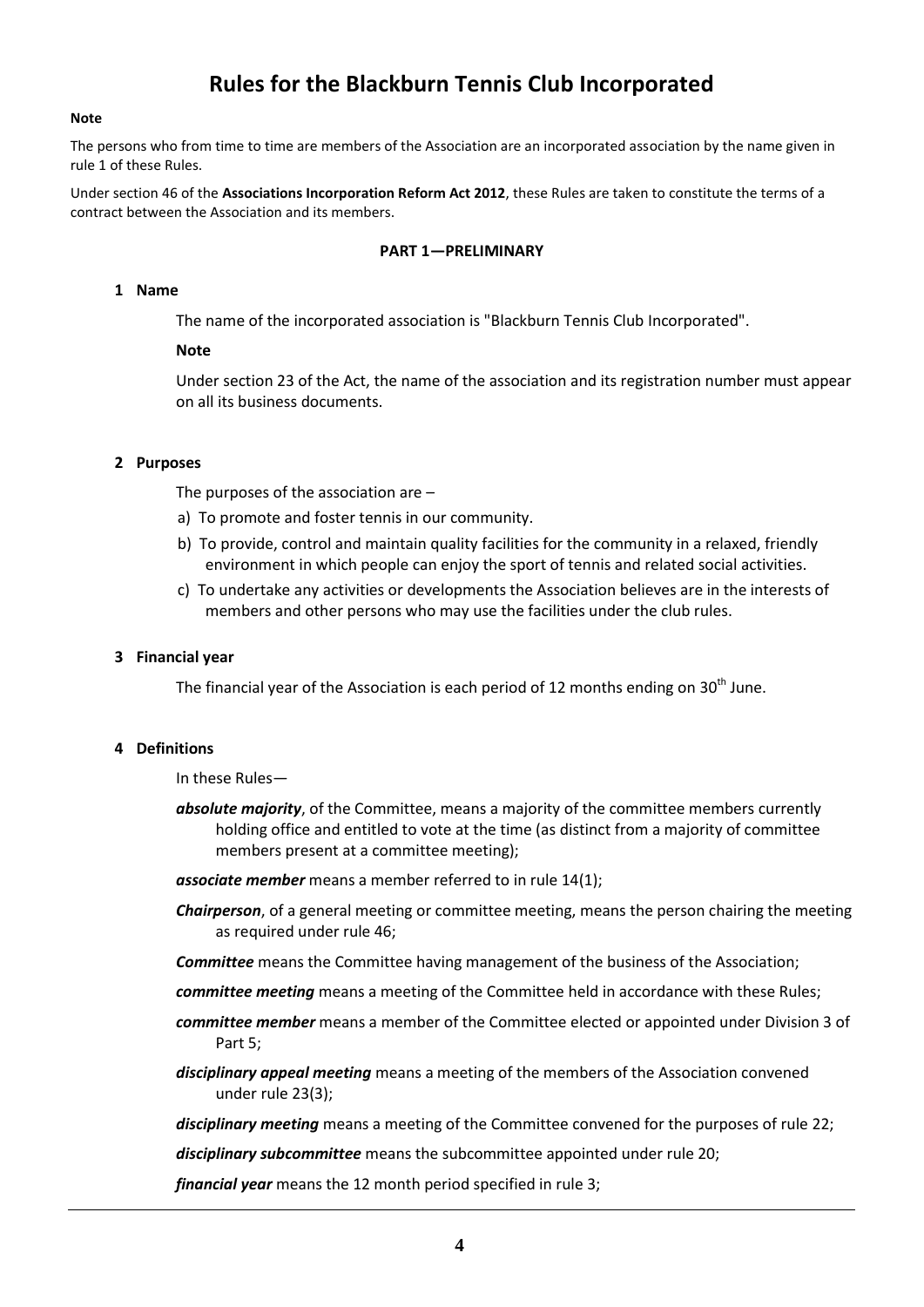- *general meeting* means a general meeting of the members of the Association convened in accordance with Part 4 and includes an annual general meeting, a special general meeting and a disciplinary appeal meeting;
- *member* means a member of the Association;
- *member entitled to vote* means a member who under rule 13(2) is entitled to vote at a general meeting;
- *special resolution* means a resolution that requires not less than three-quarters of the members voting at a general meeting, whether in person or by proxy, to vote in favour of the resolution;
- *the Act* means the **Associations Incorporation Reform Act 2012** and includes any regulations made under that Act;

*the Registrar* means the Registrar of Incorporated Associations.

#### **PART 2—POWERS OF ASSOCIATION**

#### **5 Powers of Association**

- (1) Subject to the Act, the Association has power to do all things incidental or conducive to achieve its purposes.
- (2) Without limiting subrule (1), the Association may—
	- (a) acquire, hold and dispose of real or personal property;
	- (b) open and operate accounts with financial institutions;
	- (c) invest its money in any security in which trust monies may lawfully be invested;
	- (d) raise and borrow money on any terms and in any manner as it thinks fit;
	- (e) secure the repayment of money raised or borrowed, or the payment of a debt or liability;
	- (f) appoint agents to transact business on its behalf;
	- (g) enter into any other contract it considers necessary or desirable.
- (3) The Association may only exercise its powers and use its income and assets (including any surplus) for its purposes.

#### **6 Not for profit organisation**

- (1) The Association must not distribute any surplus, income or assets directly or indirectly to its members.
- (2) Subrule (1) does not prevent the Association from paying a member
	- (a) reimbursement for expenses properly incurred by the member; or
	- (b) for goods or services provided by the member -

if this is done in good faith on terms no more favourable than if the member was not a member.

#### **Note**

Section 33 of the Act provides that an incorporated association must not secure pecuniary profit for its members. Section 4 of the Act sets out in more detail the circumstances under which an incorporated association is not taken to secure pecuniary profit for its members.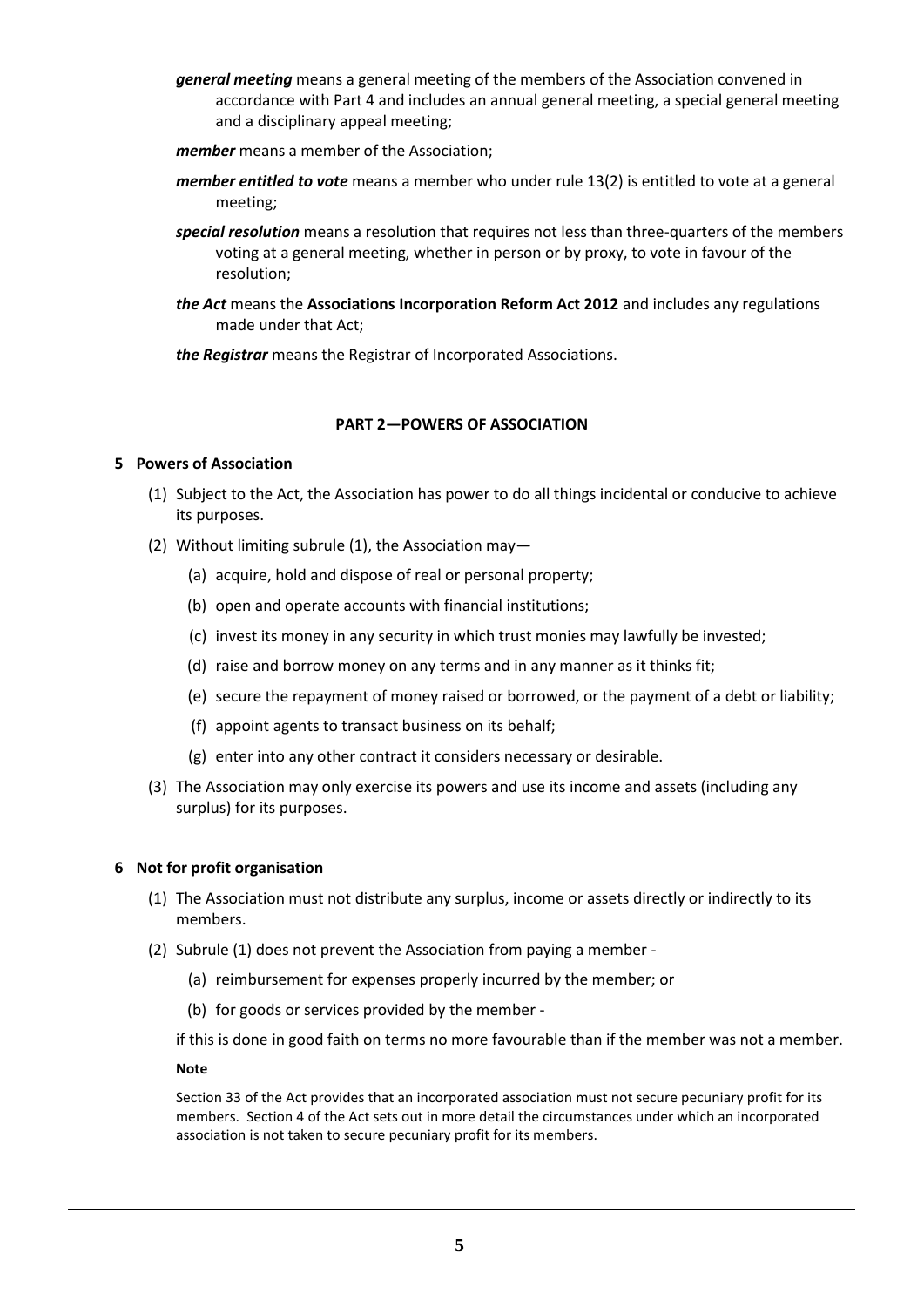#### **PART 3—MEMBERS, DISCIPLINARY PROCEDURES AND GRIEVANCES**

#### **Division 1—Membership**

#### **7 Minimum number of members**

The Association must have at least 5 members.

## **8 Who is eligible to be a member**

Any person who supports the purposes of the Association is eligible for membership.

## **9 Application for membership**

- (1) To apply to become a member of the Association, a person must submit a written application to a committee member stating that the person -
	- (a) wishes to become a member of the Association; and
	- (b) supports the purposes of the Association; and
	- (c) agrees to comply with these Rules.
- (2) The application
	- (a) must be signed by the applicant; and
	- (b) may be accompanied by the joining fee.

## **Note**

The joining fee is the fee (if any) determined by the Association under rule 12(3).

#### **10 Consideration of application**

- (1) As soon as practicable after an application for membership is received, the Treasurer *(or other Club Official responsible for membership management)* must decide whether to accept or reject the application.
- (2) The Treasurer must notify the applicant in writing of their decision as soon as practicable after the decision is made.
- (3) If the Treasurer rejects the application, he/she must advise the committee of their decision and the reasons for rejection presented at the next committee meeting, where the application is then put to a vote. If rejected, the Treasurer must return any money accompanying the application within 14 days.
- (4) No reason need be given for the rejection of an application.

## **11 New membership**

- (1) If an application for membership is approved by the Treasurer (or other Club Official responsible for membership management) , the Treasurer must, as soon as practicable, ensure that the correct membership information is entered into the membership database/register. This information shall include the name and address of the new member, and the date of becoming a member.
- (2) A person becomes a member of the Association and, subject to rule 13(2), is entitled to exercise his or her rights of membership from the date, whichever is the later, on which—
	- (a) the Treasurer approves the person's membership; or
	- (b) the person pays the joining fee.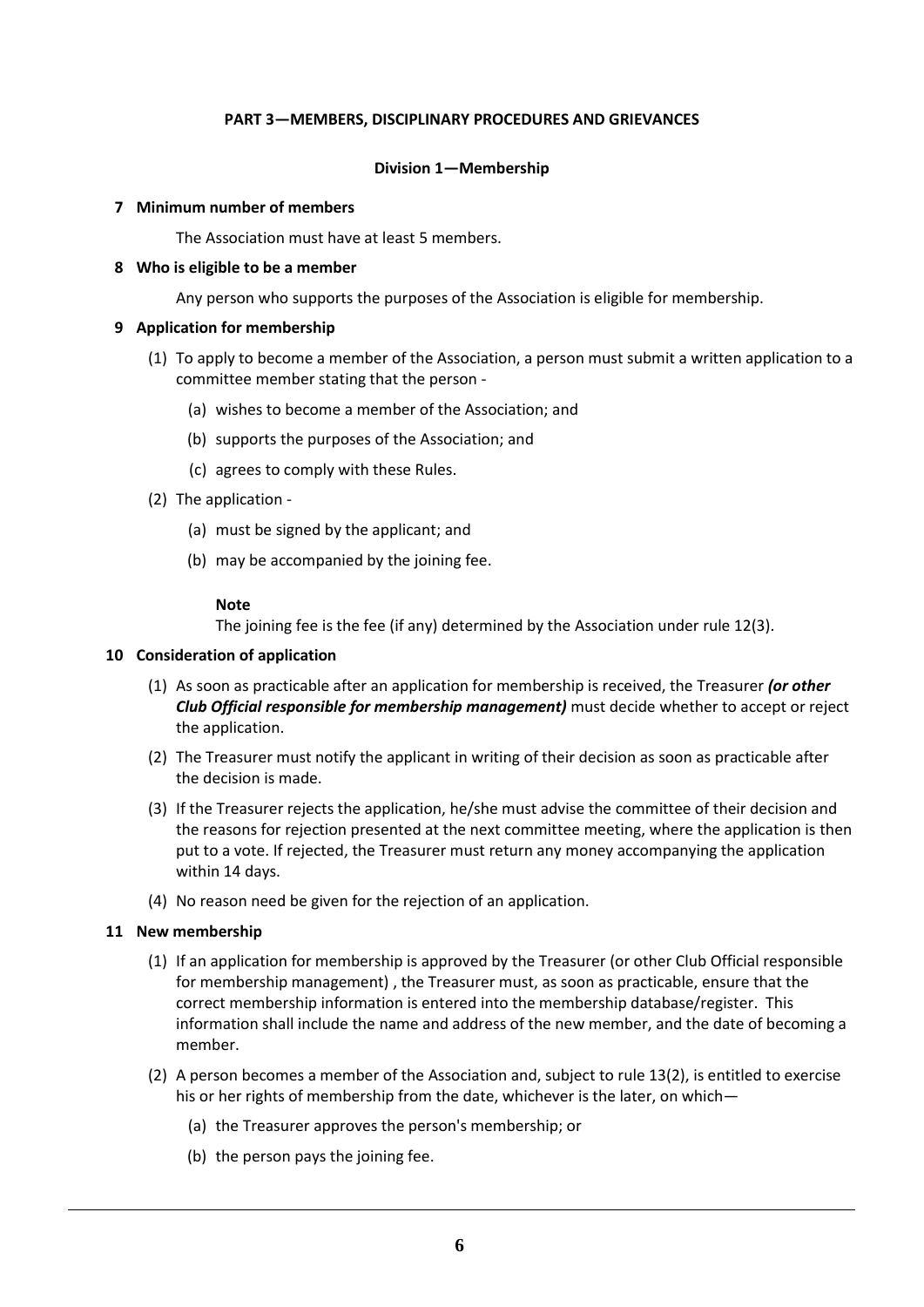#### **12 Annual subscription and fee on joining**

- (1) (a) The joining fee and annual subscription for the following year will be determined from time to time by the Committee.
	- (b) The annual subscription will be due and payable on the  $1<sup>st</sup>$  July each year.
- (2) The Association may determine that a lower annual subscription is payable by associate members.
- (3) The Association may determine that any new member who joins after the start of a financial year must, for that financial year, pay a fee equal to -
	- (a) the full annual subscription; or
	- (b) a pro rata annual subscription based on the remaining part of the financial year; or
	- (c) a fixed amount determined from time to time by the Association.
- (4) If a member has not paid by the *31st August* each year, their membership will be suspended. The rights of a member (including the right to vote) who has not paid the annual subscription by the due date are suspended until the subscription is paid.

## **13 General rights of members**

- (1) A member of the Association who is entitled to vote has the right—
	- (a) to receive notice of general meetings and of proposed special resolutions in the manner and time prescribed by these Rules; and
	- (b) to submit items of business for consideration at a general meeting; and
	- (c) to attend and be heard at general meetings; and
	- (d) to vote at a general meeting; and
	- (e) to have access to the minutes of general meetings and other documents of the Association as provided under rule 75; and
	- (f) to inspect the register of members.
- (2) A member is entitled to vote if—
	- (a) the member is a member other than an associate member; and
	- (b) more than 30 business days have passed since he or she became a member of the Association; and
	- (c) the member's membership rights are not suspended for any reason.

#### **14 Associate members**

- (1) Associate members of the Association include—
	- (a) any members under the age of 18 years; and
	- (b) any other category of member as determined by the committee.
- (2) An associate member must not vote but may have other rights as determined by the Committee or by resolution at a general meeting.

## **15 Rights not transferable**

The rights of a member are not transferable and end when membership ceases.

#### **16 Ceasing membership**

- (1) The membership of a person ceases on resignation, expulsion or death.
- (2) If a person ceases to be a member of the Association, the Secretary must, as soon as practicable, enter the date the person ceased to be a member in the register of members.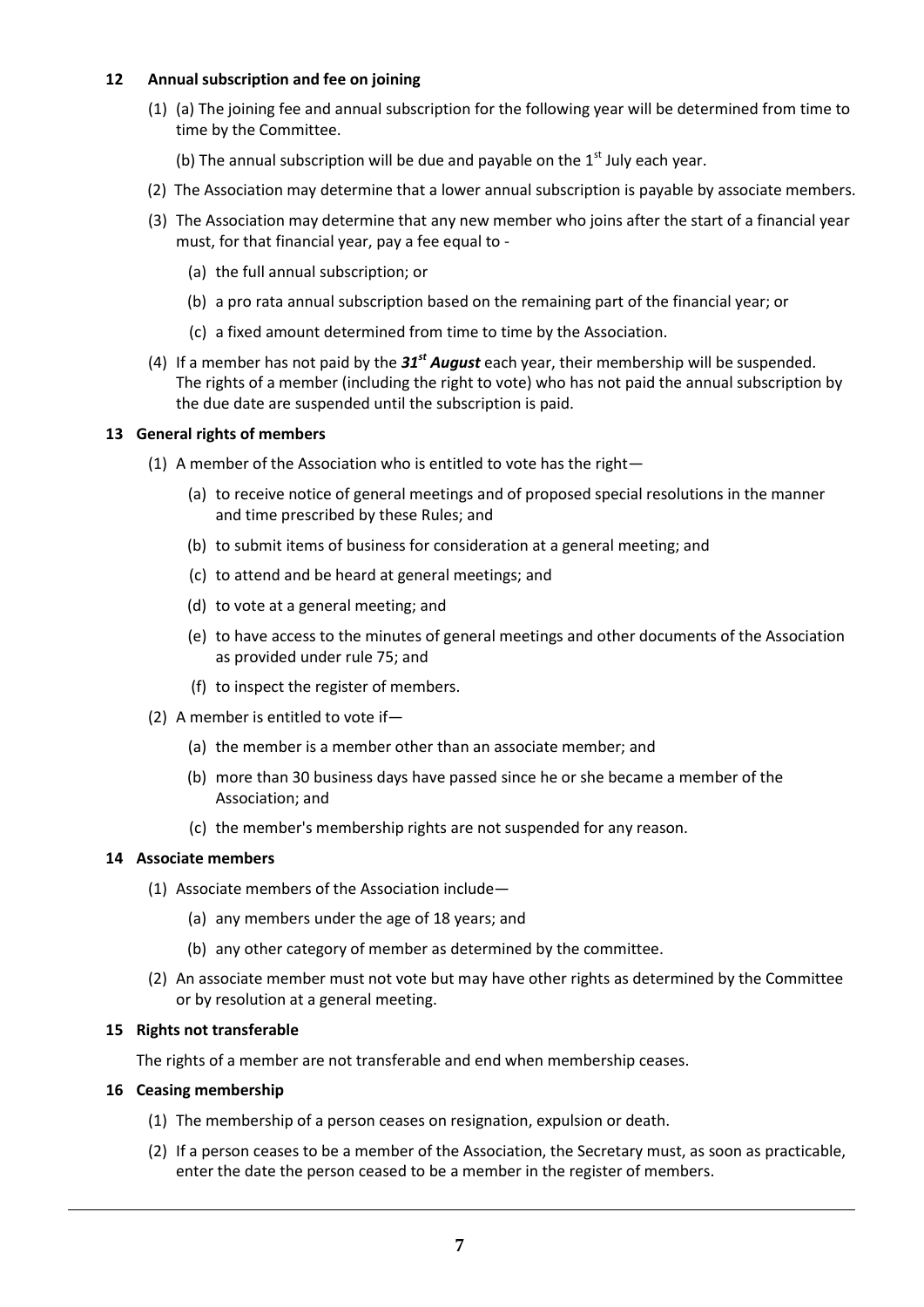#### **17 Resigning as a member**

(1) A member may resign by notice in writing given to the Association.

#### **Note**

Rule 74(3) sets out how notice may be given to the association. It includes by post or by handing the notice to a member of the committee.

- (2) A member is taken to have resigned if—
	- (a) the member's annual subscription is more than *3* months in arrears; or
	- (b) where no annual subscription is payable
		- (i) the Secretary has made a written request to the member to confirm that he or she wishes to remain a member; and
		- (ii) the member has not, within *1* month after receiving that request, confirmed in writing that he or she wishes to remain a member.

#### **18 Register of members**

- (1) The Secretary must keep and maintain a register of members that includes—
	- (a) for each current member—
		- (i) the member's name;
		- (ii) the address for notice last given by the member;
		- (iii) the date of becoming a member;
		- (iv) if the member is an associate member, a note to that effect;
		- (v) any other information determined by the Committee; and
	- (b) for each former member, the date of ceasing to be a member.
- (2) Any member may, at a reasonable time and free of charge, inspect the register of members.

#### **Note**

Under section 59 of the Act, access to the personal information of a person recorded in the register of members may be restricted in certain circumstances. Section 58 of the Act provides that it is an offence to make improper use of information about a person obtained from the Register of Members.

#### **Division 2—Disciplinary action**

#### **19 Grounds for taking disciplinary action**

The Association may take disciplinary action against a member in accordance with this Division if it is determined that the member—

- (a) has failed to comply with these Rules; or
- (b) refuses to support the purposes of the Association; or
- (c) has engaged in conduct prejudicial to the Association.

#### **20 Disciplinary subcommittee**

- (1) If the Committee is satisfied that there are sufficient grounds for taking disciplinary action against a member, the Committee must appoint a disciplinary subcommittee to hear the matter and determine what action, if any, to take against the member.
- (2) The members of the disciplinary subcommittee—
	- (a) may be Committee members, members of the Association or anyone else; but
	- (b) must not be biased against, or in favour of, the member concerned.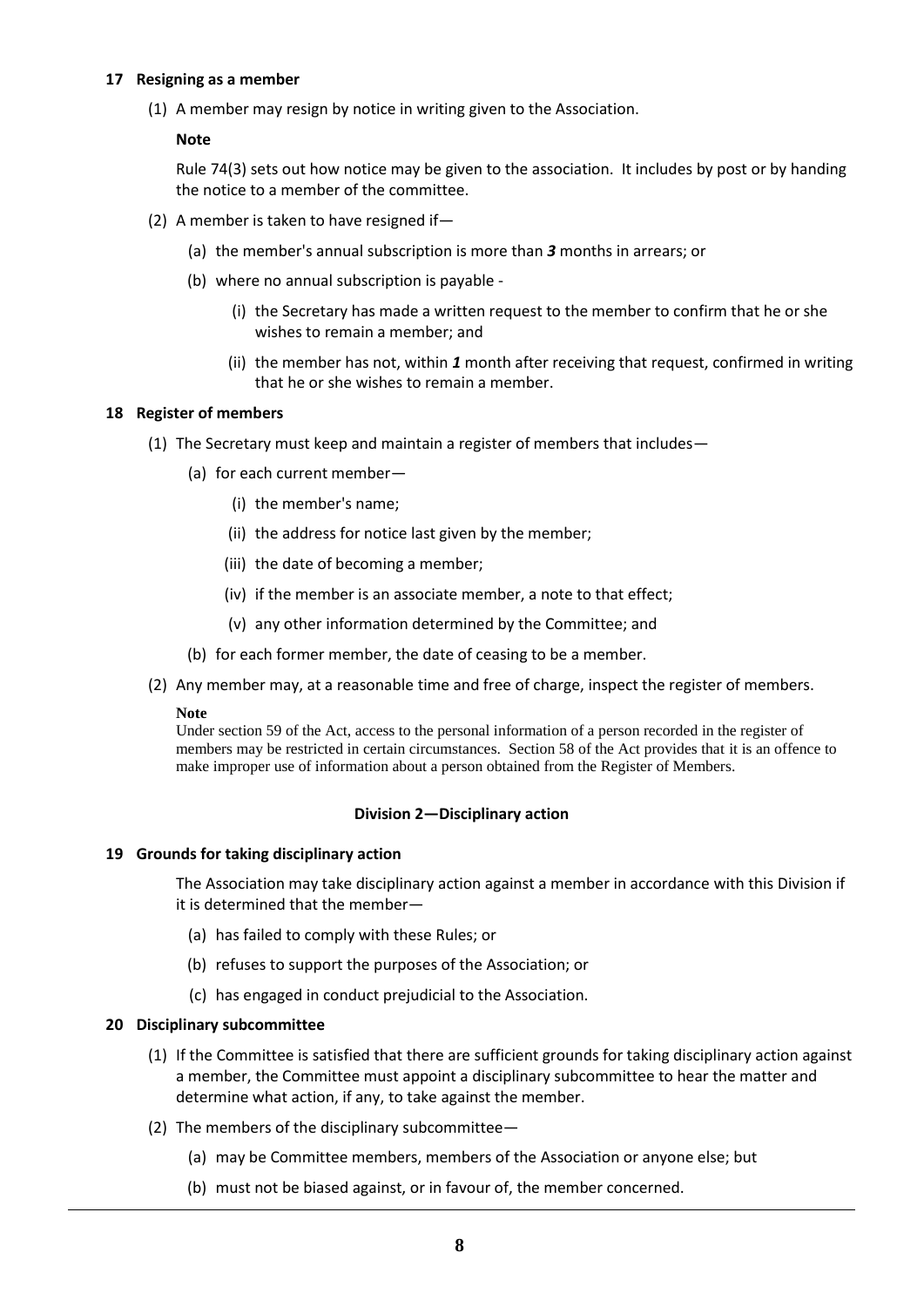#### **21 Notice to member**

- (1) Before disciplinary action is taken against a member, the Secretary must give written notice to the member—
	- (a) stating that the Association proposes to take disciplinary action against the member; and
	- (b) stating the grounds for the proposed disciplinary action; and
	- (c) specifying the date, place and time of the meeting at which the disciplinary subcommittee intends to consider the disciplinary action (the *disciplinary meeting*); and
	- (d) advising the member that he or she may do one or both of the following—
		- (i) attend the disciplinary meeting and address the disciplinary subcommittee at that meeting;
		- (ii) give a written statement to the disciplinary subcommittee at any time before the disciplinary meeting; and
	- (e) setting out the member's appeal rights under rule 23.
- (2) The notice must be given no earlier than 28 days, and no later than 14 days, before the disciplinary meeting is held.

#### **22 Decision of subcommittee**

- (1) At the disciplinary meeting, the disciplinary subcommittee must
	- (a) give the member an opportunity to be heard; and
	- (b) consider any written statement submitted by the member.
- (2) After complying with subrule (1), the disciplinary subcommittee may
	- (a) take no further action against the member; or
	- (b) subject to subrule (3)
		- (i) reprimand the member; or
		- (ii) suspend the membership rights of the member for a specified period; or
		- (iii) expel the member from the Association.
- (3) The disciplinary subcommittee may not fine the member.
- (4) The suspension of membership rights or the expulsion of a member by the disciplinary subcommittee under this rule takes effect immediately after the vote is passed.

#### **23 Appeal rights**

- (1) A person whose membership rights have been suspended or who has been expelled from the Association under rule 22 may give notice to the effect that he or she wishes to appeal against the suspension or expulsion.
- (2) The notice must be in writing and given—
	- (a) to the disciplinary subcommittee immediately after the vote to suspend or expel the person is taken; or
	- (b) to the Secretary not later than 48 hours after the vote.
- (3) If a person has given notice under subrule (2), a disciplinary appeal meeting must be convened by the Committee as soon as practicable, but in any event not later than 21 days, after the notice is received.
- (4) Notice of the disciplinary appeal meeting must be given to each member of the Association who is entitled to vote as soon as practicable and must—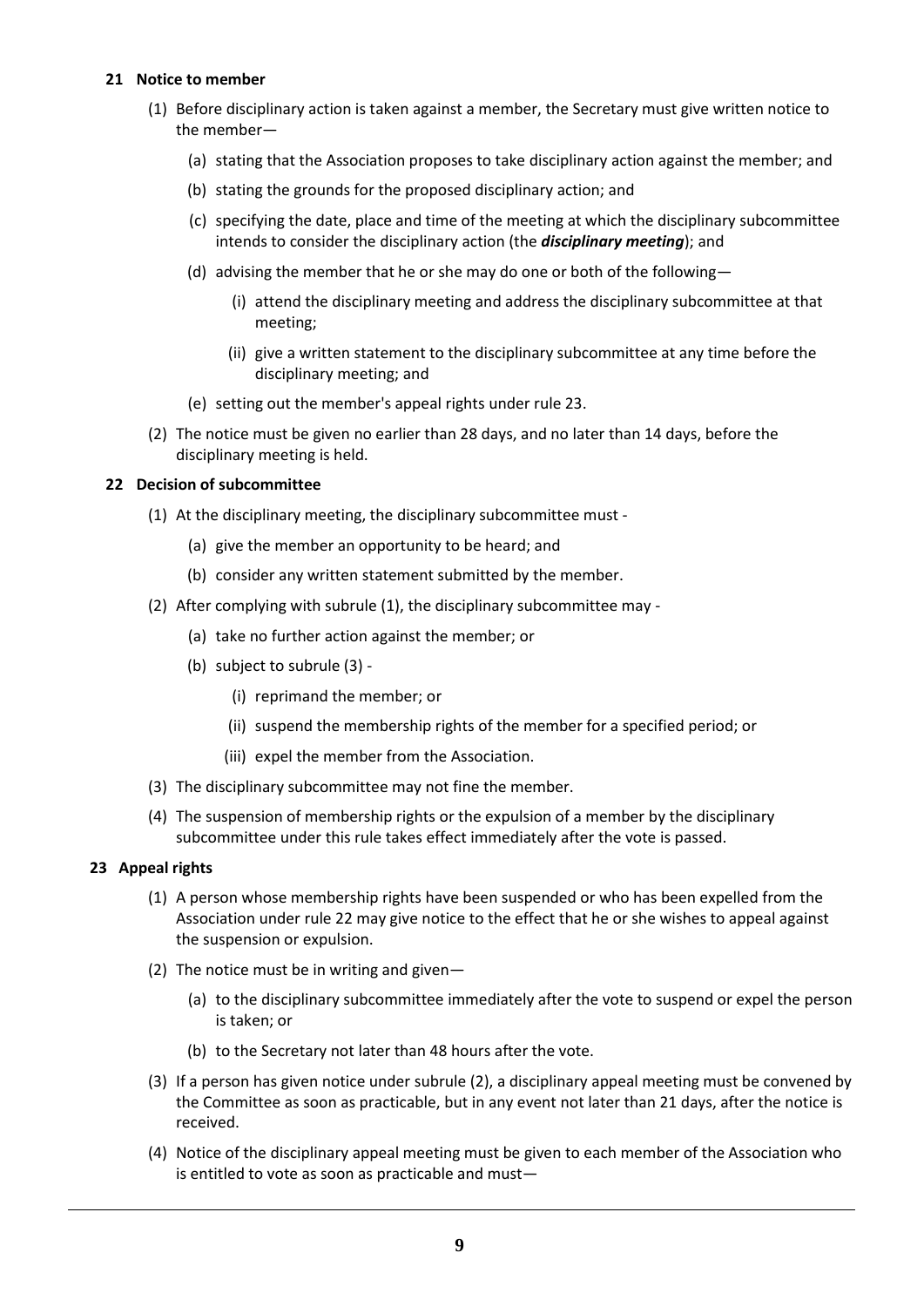- (a) specify the date, time and place of the meeting; and
- (b) state—
	- (i) the name of the person against whom the disciplinary action has been taken; and
	- (ii) the grounds for taking that action; and
	- (iii) that at the disciplinary appeal meeting the members present must vote on whether the decision to suspend or expel the person should be upheld or revoked.

## **24 Conduct of disciplinary appeal meeting**

- (1) At a disciplinary appeal meeting—
	- (a) no business other than the question of the appeal may be conducted; and
	- (b) the Committee must state the grounds for suspending or expelling the member and the reasons for taking that action; and
	- (c) the person whose membership has been suspended or who has been expelled must be given an opportunity to be heard.
- (2) After complying with subrule (1), the members present and entitled to vote at the meeting must vote by secret ballot on the question of whether the decision to suspend or expel the person should be upheld or revoked.
- (3) A member may not vote by proxy at the meeting.
- (4) The decision is upheld if not less than three quarters of the members voting at the meeting vote in favour of the decision.

## **Division 3—Grievance procedure**

#### **25 Application**

- (1) The grievance procedure set out in this Division applies to disputes under these Rules between
	- (a) a member and another member;
	- (b) a member and the Committee;
	- (c) a member and the Association.
- (2) A member must not initiate a grievance procedure in relation to a matter that is the subject of a disciplinary procedure until the disciplinary procedure has been completed.

#### **26 Parties must attempt to resolve the dispute**

The parties to a dispute must attempt to resolve the dispute between themselves within 14 days of the dispute coming to the attention of each party.

#### **27 Appointment of mediator**

- (1) If the parties to a dispute are unable to resolve the dispute between themselves within the time required by rule 26, the parties must within 10 days -
	- (a) notify the Committee of the dispute; and
	- (b) agree to or request the appointment of a mediator; and
	- (c) attempt in good faith to settle the dispute by mediation.
- (2) The mediator must be
	- (a) a person chosen by agreement between the parties; or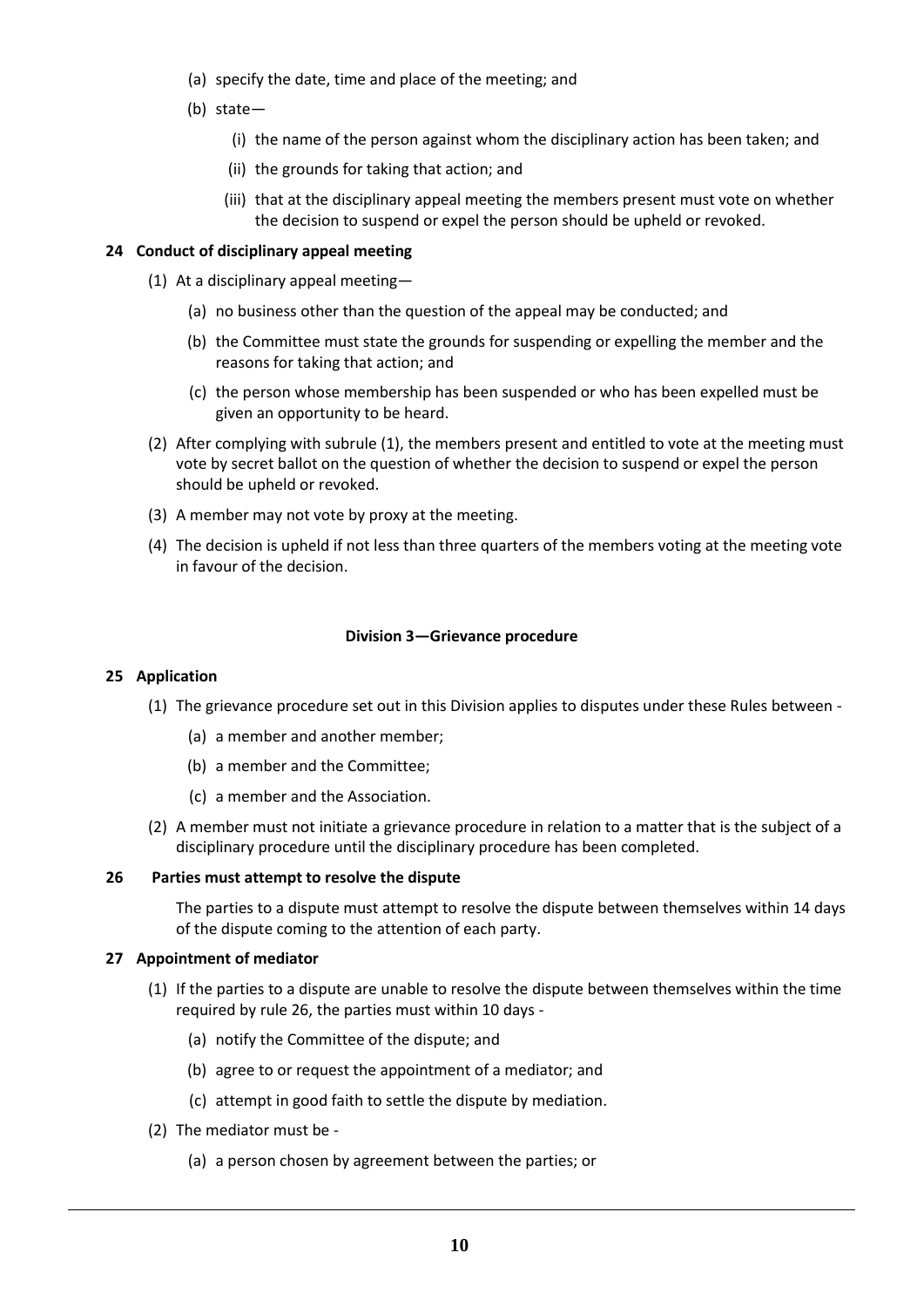- (b) in the absence of agreement
	- (i) if the dispute is between a member and another member a person appointed by the Committee; or
	- (ii) if the dispute is between a member and the Committee or the Association a person appointed or employed by the Dispute Settlement Centre of Victoria.
- (3) A mediator appointed by the Committee may be a member or former member of the Association but in any case must not be a person who -
	- (a) has a personal interest in the dispute; or
	- (b) is biased in favour of or against any party.

## **28 Mediation process**

- (1) The mediator to the dispute, in conducting the mediation, must—
	- (a) give each party every opportunity to be heard; and
	- (b) allow due consideration by all parties of any written statement submitted by any party; and
	- (c) ensure that natural justice is accorded to the parties throughout the mediation process.
- (2) The mediator must not determine the dispute.

## **29 Failure to resolve dispute by mediation**

If the mediation process does not resolve the dispute, the parties may seek to resolve the dispute in accordance with the Act or otherwise at law.

## **PART 4—GENERAL MEETINGS OF THE ASSOCIATION**

#### **30 Annual general meetings**

- (1) The Committee must convene an annual general meeting of the Association to be held within 5 months after the end of each financial year.
- (2) Despite subrule (1), the Association may hold its first annual general meeting at any time within 18 months after its incorporation.
- (3) The Committee may determine the date, time and place of the annual general meeting.
- (4) The ordinary business of the annual general meeting is as follows
	- (a) to confirm the minutes of the previous annual general meeting and of any special general meeting held since then;
	- (b) to receive and consider
		- (i) the annual report of the Committee on the activities of the Association during the preceding financial year; and
		- (ii) the financial statements of the Association for the preceding financial year submitted by the Committee in accordance with Part 7 of the Act;
	- (c) to elect the members of the Committee;
- (5) The annual general meeting may also conduct any other business of which notice has been given in accordance with these Rules.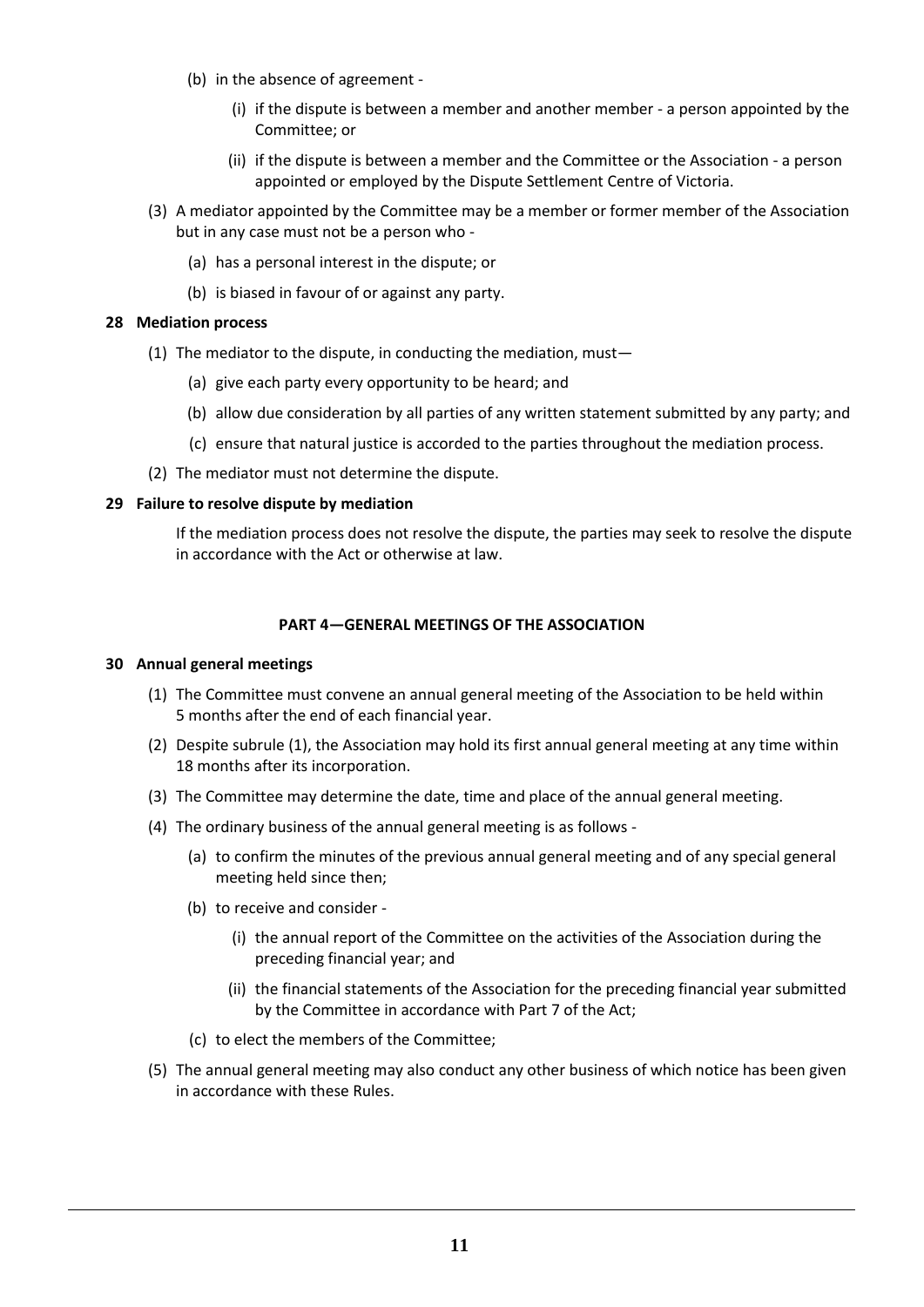#### **31 Special general meetings**

- (1) Any general meeting of the Association, other than an annual general meeting or a disciplinary appeal meeting, is a special general meeting.
- (2) The Committee may convene a special general meeting whenever it thinks fit.
- (3) No business other than that set out in the notice under rule 33 may be conducted at the meeting.

#### **Note**

General business may be considered at the meeting if it is included as an item for consideration in the notice under rule 33 and the majority of members at the meeting agree.

## **32 Special general meeting held at request of members**

- (1) The Committee must convene a special general meeting if a request to do so is made in accordance with subrule (2) by at least 10% of the total number of members.
- (2) A request for a special general meeting must
	- (a) be in writing; and
	- (b) state the business to be considered at the meeting and any resolutions to be proposed; and
	- (c) include the names and signatures of the members requesting the meeting; and
	- (d) be given to the Secretary.
- (3) If the Committee does not convene a special general meeting within one month after the date on which the request is made, the members making the request (or any of them) may convene the special general meeting.
- (4) A special general meeting convened by members under subrule (3)
	- (a) must be held within 3 months after the date on which the original request was made; and
	- (b) may only consider the business stated in that request.
- (5) The Association must reimburse all reasonable expenses incurred by the members convening a special general meeting under subrule (3).

#### **33 Notice of general meetings**

- (1) The Secretary (or, in the case of a special general meeting convened under rule 32(3), the members convening the meeting) must give to each member of the Association -
	- (a) at least 21 days' notice of a general meeting if a special resolution is to be proposed at the meeting; or
	- (b) at least 14 days' notice of a general meeting in any other case.
- (2) The notice must
	- (a) specify the date, time and place of the meeting; and
	- (b) indicate the general nature of each item of business to be considered at the meeting; and
	- (c) if a special resolution is to be proposed
		- (i) state in full the proposed resolution; and
		- (ii) state the intention to propose the resolution as a special resolution; and
	- (d) comply with rule 34(5).
- (3) This rule does not apply to a disciplinary appeal meeting.

#### **Note**

Rule 23(4) sets out the requirements for notice of a disciplinary appeal meeting.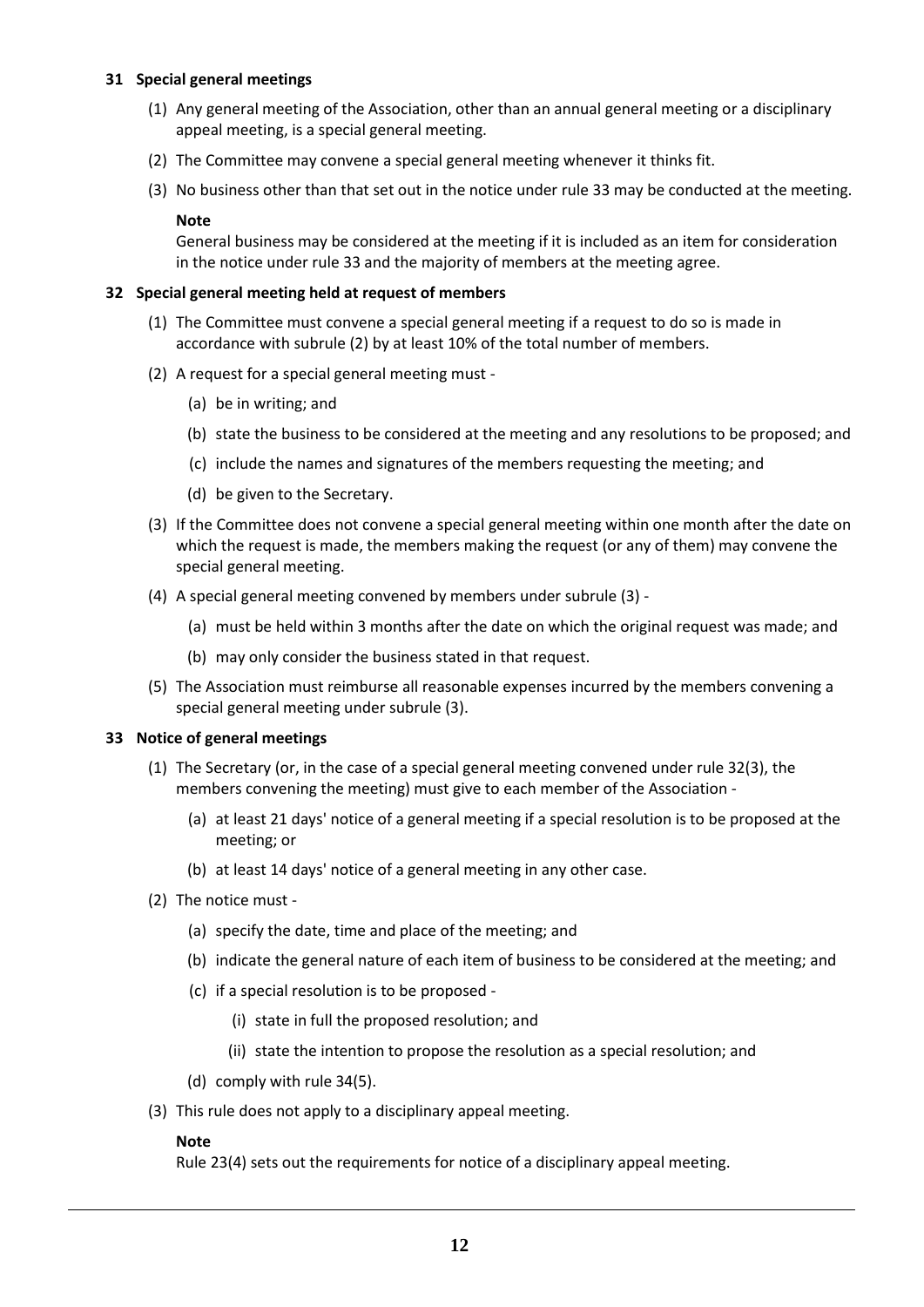## **34 Proxies**

- (1) A member may appoint another member as his or her proxy to vote and speak on his or her behalf at a general meeting other than at a disciplinary appeal meeting.
- (2) The appointment of a proxy must be in writing and signed by the member making the appointment.
- (3) The member appointing the proxy may give specific directions as to how the proxy is to vote on his or her behalf, otherwise the proxy may vote on behalf of the member in any matter as he or she sees fit.
- (4) If the Committee has approved a form for the appointment of a proxy, the member may use any other form that clearly identifies the person appointed as the member's proxy and that has been signed by the member.
- (5) Notice of a general meeting given to a member under rule 33 must
	- (a) state that the member may appoint another member as a proxy for the meeting; and
	- (b) include a copy of any form that the Committee has approved for the appointment of a proxy.
- (6) A form appointing a proxy must be given to the Chairperson of the meeting before or at the commencement of the meeting.
- (7) A form appointing a proxy sent by post or electronically is of no effect unless it is received by the Association no later than 24 hours before the commencement of the meeting.

## **35 Use of technology**

- (1) A member not physically present at a general meeting may be permitted to participate in the meeting by the use of technology that allows that member and the members present at the meeting to clearly and simultaneously communicate with each other.
- (2) For the purposes of this Part, a member participating in a general meeting as permitted under subrule (1) is taken to be present at the meeting and, if the member votes at the meeting, is taken to have voted in person.

#### **36 Quorum at general meetings**

- (1) No business may be conducted at a general meeting unless a quorum of members is present.
- (2) The quorum for a general meeting is the presence (physically, by proxy or as allowed under rule 35) of 5% of the members entitled to vote.
- (3) If a quorum is not present within 30 minutes after the notified commencement time of a general meeting—
	- (a) in the case of a meeting convened by, or at the request of, members under rule 32 the meeting must be dissolved;

#### **Note**

If a meeting convened by, or at the request of, members is dissolved under this subrule, the business that was to have been considered at the meeting is taken to have been dealt with. If members wish to have the business reconsidered at another special meeting, the members must make a new request under rule 32.

- (b) in any other case
	- (i) the meeting must be adjourned to a date not more than 21 days after the adjournment; and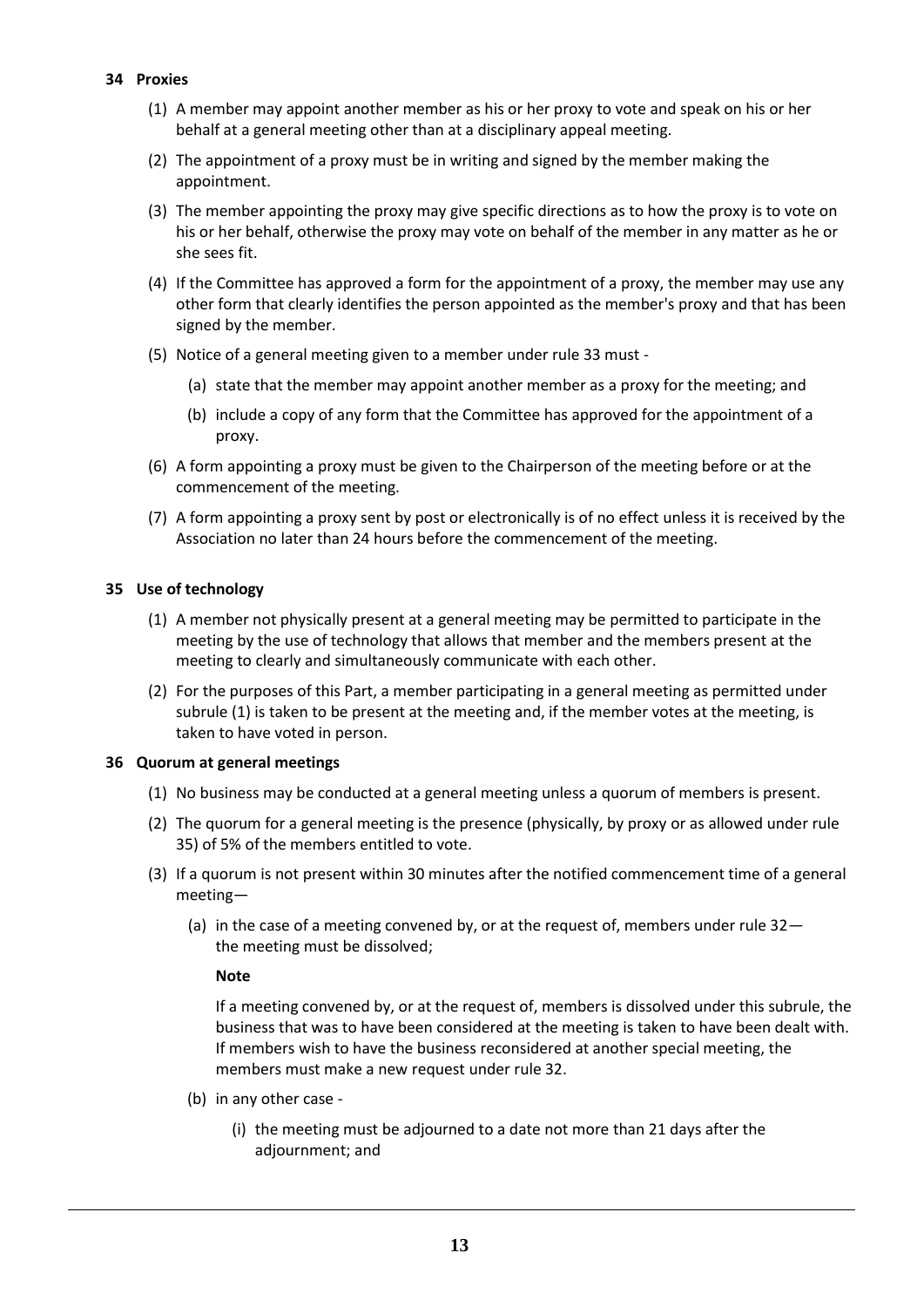- (ii) notice of the date, time and place to which the meeting is adjourned must be given at the meeting and confirmed by written notice given to all members as soon as practicable after the meeting.
- (4) If a quorum is not present within 30 minutes after the time to which a general meeting has been adjourned under subrule (3)(b), the members present at the meeting (if not fewer than 3) may proceed with the business of the meeting as if a quorum were present.

## **37 Adjournment of general meeting**

- (1) The Chairperson of a general meeting at which a quorum is present may, with the consent of a majority of members present at the meeting, adjourn the meeting to another time at the same place or at another place.
- (2) Without limiting subrule (1), a meeting may be adjourned
	- (a) if there is insufficient time to deal with the business at hand; or
	- (b) to give the members more time to consider an item of business.

## **Example**

The members may wish to have more time to examine the financial statements submitted by the Committee at an annual general meeting.

- (3) No business may be conducted on the resumption of an adjourned meeting other than the business that remained unfinished when the meeting was adjourned.
- (4) Notice of the adjournment of a meeting under this rule is not required unless the meeting is adjourned for 14 days or more, in which case notice of the meeting must be given in accordance with rule 33.

#### **38 Voting at general meeting**

- (1) On any question arising at a general meeting—
	- (a) subject to subrule (3), each member who is entitled to vote has one vote; and
	- (b) members may vote personally or by proxy; and
	- (c) except in the case of a special resolution, the question must be decided on a majority of votes.
- (2) If votes are divided equally on a question, the Chairperson of the meeting has a second or casting vote.
- (3) If the question is whether or not to confirm the minutes of a previous meeting, only members who were present at that meeting may vote.
- (4) This rule does not apply to a vote at a disciplinary appeal meeting conducted under rule 24.

#### **39 Special resolutions**

A special resolution is passed if not less than three quarters of the members voting at a general meeting (whether in person or by proxy) vote in favour of the resolution.

#### **Note**

In addition to certain matters specified in the Act, a special resolution is required—

- (a) to remove a committee member from office ;
- (b) to alter these Rules, including changing the name or any of the purposes of the Association.

#### **40 Determining whether resolution carried**

(1) Subject to subsection (2), the Chairperson of a general meeting may, on the basis of a show of hands, declare that a resolution has been—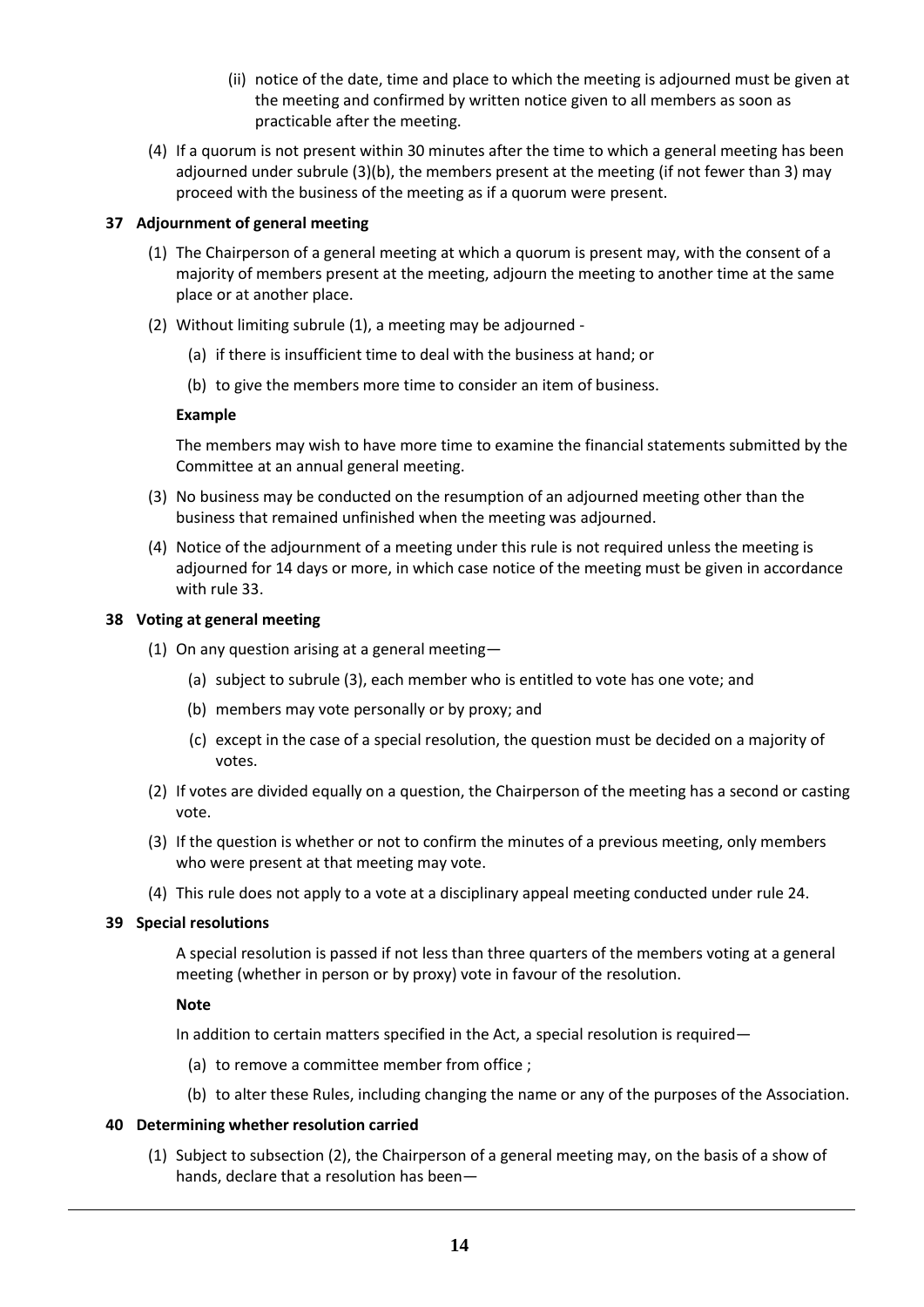- (a) carried; or
- (b) carried unanimously; or
- (c) carried by a particular majority; or
- (d) lost—

and an entry to that effect in the minutes of the meeting is conclusive proof of that fact.

- (2) If a poll (where votes are cast in writing) is demanded by three or more members on any question—
	- (a) the poll must be taken at the meeting in the manner determined by the Chairperson of the meeting; and
	- (b) the Chairperson must declare the result of the resolution on the basis of the poll.
- (3) A poll demanded on the election of the Chairperson or on a question of an adjournment must be taken immediately.
- (4) A poll demanded on any other question must be taken before the close of the meeting at a time determined by the Chairperson.

## **41 Minutes of general meeting**

- (1) The Committee must ensure that minutes are taken and kept of each general meeting.
- (2) The minutes must record the business considered at the meeting, any resolution on which a vote is taken and the result of the vote.
- (3) In addition, the minutes of each annual general meeting must include—
	- (a) the names of the members attending the meeting; and
	- (b) proxy forms given to the Chairperson of the meeting under rule 34(6); and
	- (c) the financial statements submitted to the members in accordance with rule 30(4)(b)(ii); and
	- (d) the certificate signed by two committee members certifying that the financial statements give a true and fair view of the financial position and performance of the Association; and
	- (e) any audited accounts and auditor's report or report of a review accompanying the financial statements that are required under the Act.

#### **PART 5—COMMITTEE**

#### **Division 1—Powers of Committee**

#### **42 Role and powers**

- (1) The business of the Association must be managed by or under the direction of a Committee.
- (2) The Committee may exercise all the powers of the Association except those powers that these Rules or the Act require to be exercised by general meetings of the members of the Association.
- (3) The Committee may—
	- (a) appoint and remove staff;
	- (b) establish subcommittees consisting of members with terms of reference it considers appropriate.

#### **43 Delegation**

(1) The Committee may delegate to a member of the Committee, a subcommittee or staff, any of its powers and functions other than—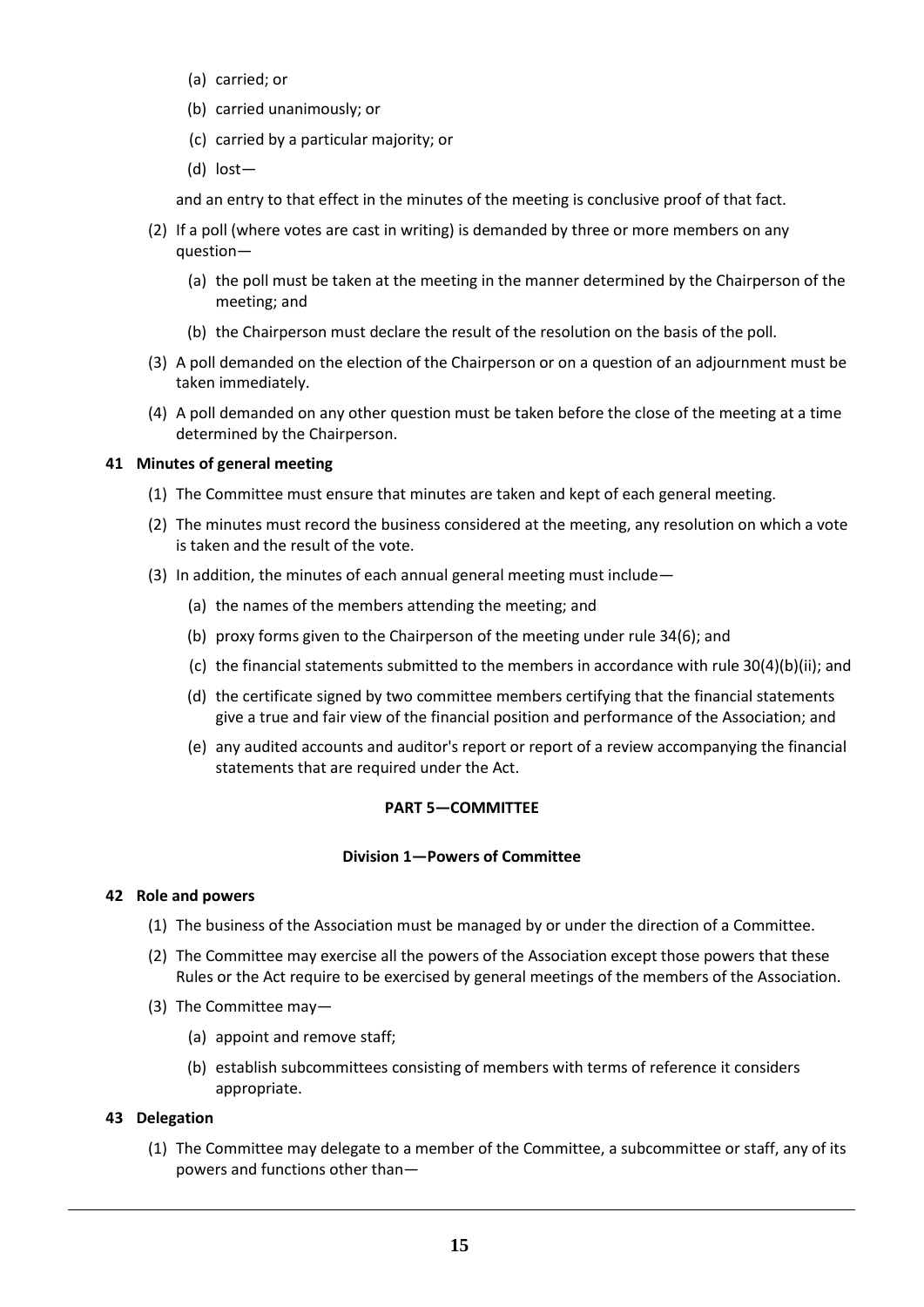- (a) this power of delegation; or
- (b) a duty imposed on the Committee by the Act or any other law.
- (2) The delegation must be in writing and may be subject to the conditions and limitations the Committee considers appropriate.
- (3) The Committee may, in writing, revoke a delegation wholly or in part.

## **Division 2—Composition of Committee and duties of members**

#### **44 Composition of Committee**

The Committee consists of—

- (a) a President; and
- (b) a Vice-President; and
- (c) a Secretary; and
- (d) a Treasurer; and
- (e) ordinary members (if any) elected under rule 53.

## **45 General Duties**

- (1) As soon as practicable after being elected or appointed to the Committee, each committee member must become familiar with these Rules and the Act.
- (2) The Committee is collectively responsible for ensuring that the Association complies with the Act and that individual members of the Committee comply with these Rules.
- (3) Committee members must exercise their powers and discharge their duties with reasonable care and diligence.
- (4) Committee members must exercise their powers and discharge their duties—
	- (a) in good faith in the best interests of the Association; and
	- (b) for a proper purpose.
- (5) Committee members and former committee members must not make improper use of—
	- (a) their position; or
	- (b) information acquired by virtue of holding their position—

so as to gain an advantage for themselves or any other person or to cause detriment to the Association.

#### **Note**

See also Division 3 of Part 6 of the Act which sets out the general duties of the office holders of an incorporated association.

(6) In addition to any duties imposed by these Rules, a committee member must perform any other duties imposed from time to time by resolution at a general meeting.

## **46 President and Vice-President**

- (1) Subject to subrule (2), the President or, in the President's absence, the Vice-President is the Chairperson for any general meetings and for any committee meetings.
- (2) If the President and the Vice-President are both absent, or are unable to preside, the Chairperson of the meeting must be—
	- (a) in the case of a general meeting—a member elected by the other members present; or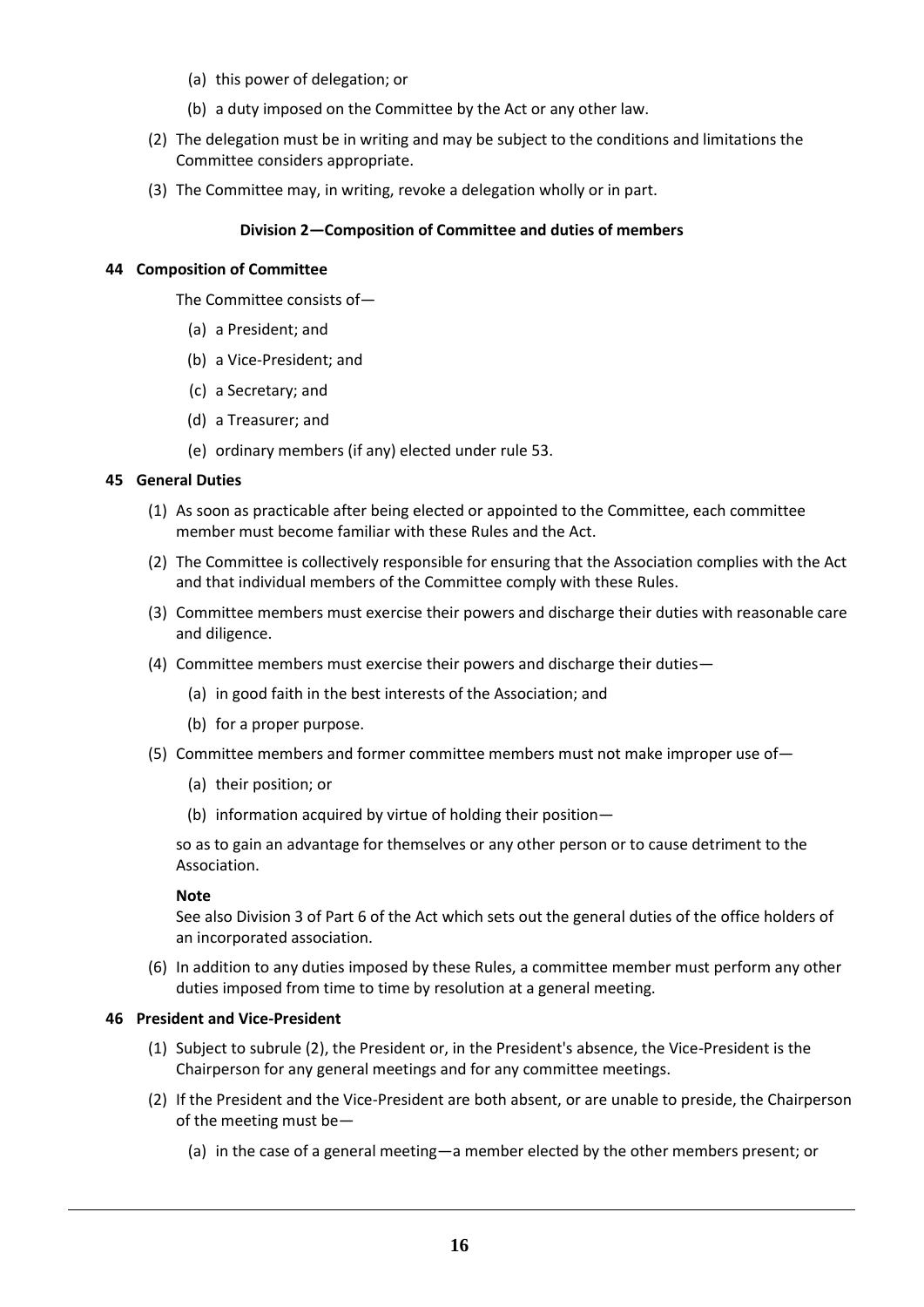(b) in the case of a committee meeting—a committee member elected by the other committee members present.

#### **47 Secretary**

(1) The Secretary must perform any duty or function required under the Act to be performed by the secretary of an incorporated association.

#### **Example**

Under the Act, the secretary of an incorporated association is responsible for lodging documents of the association with the Registrar.

- (2) The Secretary must—
	- (a) maintain the register of members in accordance with rule 18; and
	- (b) keep custody of the common seal (if any) of the Association and, except for the financial records referred to in rule 70(3), all books, documents and securities of the Association in accordance with rules 72 and 75; and
	- (c) subject to the Act and these Rules, provide members with access to the register of members, the minutes of general meetings and other books and documents; and
	- (d) perform any other duty or function imposed on the Secretary by these Rules.
- (3) The Secretary must give to the Registrar notice of his or her appointment within 14 days after the appointment.

#### **48 Treasurer**

- (1) The Treasurer must—
	- (a) receive all moneys paid to or received by the Association and issue receipts for those moneys in the name of the Association; and
	- (b) ensure that all moneys received are paid into the account of the Association within 5 working days after receipt; and
	- (c) make any payments authorised by the Committee or by a general meeting of the Association from the Association's funds; and
	- (d) ensure cheques are signed by at least 2 committee members.
- (2) The Treasurer must—
	- (a) ensure that the financial records of the Association are kept in accordance with the Act; and
	- (b) coordinate the preparation of the financial statements of the Association and their certification by the Committee prior to their submission to the annual general meeting of the Association.
- (3) The Treasurer must ensure that at least one other committee member has access to the accounts and financial records of the Association.

#### **Division 3—Election of Committee members and tenure of office**

#### **49 Who is eligible to be a Committee member**

A member is eligible to be elected or appointed as a committee member if the member—

- (a) is 18 years or over; and
- (b) is entitled to vote at a general meeting.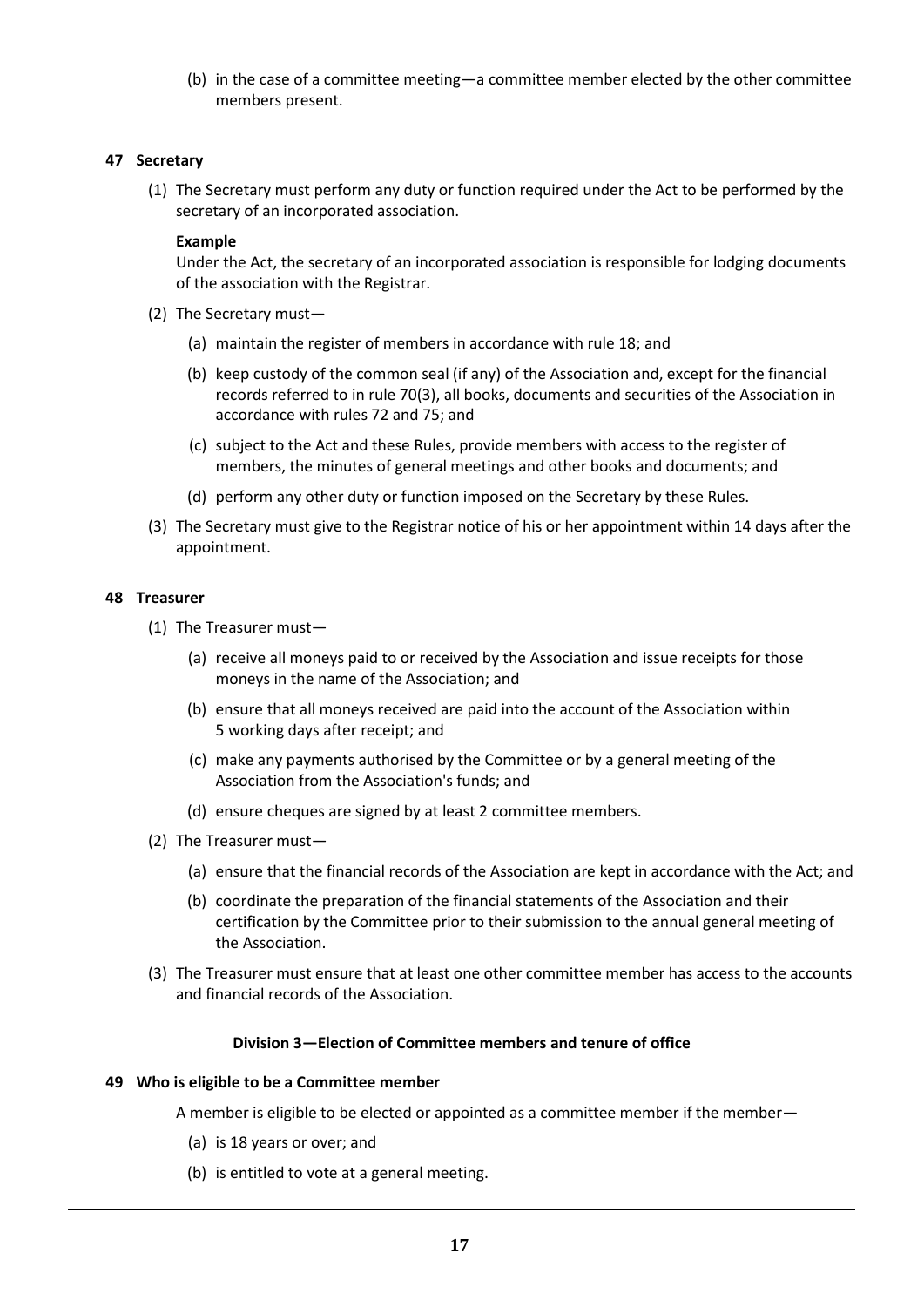#### **50 Positions to be declared vacant**

- (1) This rule applies to—
	- (a) the first annual general meeting of the Association after its incorporation; or
	- (b) any subsequent annual general meeting of the Association, after the annual report and financial statements of the Association have been received.
- (2) The Chairperson of the meeting must declare all positions on the Committee vacant and hold elections for those positions in accordance with rules 51 to 54.

#### **51 Nominations**

- (1) Prior to the election of each position, the Chairperson of the meeting must call for nominations to fill that position.
- (2) An eligible member of the Association may—
	- (a) nominate himself or herself; or
	- (b) with the member's consent, be nominated by another member.
- (3) A member who is nominated for a position and fails to be elected to that position may be nominated for any other position for which an election is yet to be held.

#### **52 Election of President etc.**

- (1) At the annual general meeting, separate elections must be held for each of the following positions—
	- (a) President;
	- (b) Vice-President;
	- (c) Secretary;
	- (d) Treasurer.
- (2) If only one member is nominated for the position, the Chairperson of the meeting must declare the member elected to the position.
- (3) If more than one member is nominated, a ballot must be held in accordance with rule 54.
- (4) On his or her election, the new President may take over as Chairperson of the meeting.

#### **53 Election of ordinary members**

- (1) The annual general meeting must by resolution decide the number of ordinary members of the Committee (if any) it wishes to hold office for the next year.
- (2) A single election may be held to fill all of those positions.
- (3) If the number of members nominated for the position of ordinary committee member is less than or equal to the number to be elected, the Chairperson of the meeting must declare each of those members to be elected to the position.
- (4) If the number of members nominated exceeds the number to be elected, a ballot must be held in accordance with rule 54.

#### **54 Ballot**

- (1) If a ballot is required for the election for a position, the Chairperson of the meeting must appoint a member to act as returning officer to conduct the ballot.
- (2) The returning officer must not be a member nominated for the position.
- (3) Before the ballot is taken, each candidate may make a short speech in support of his or her election.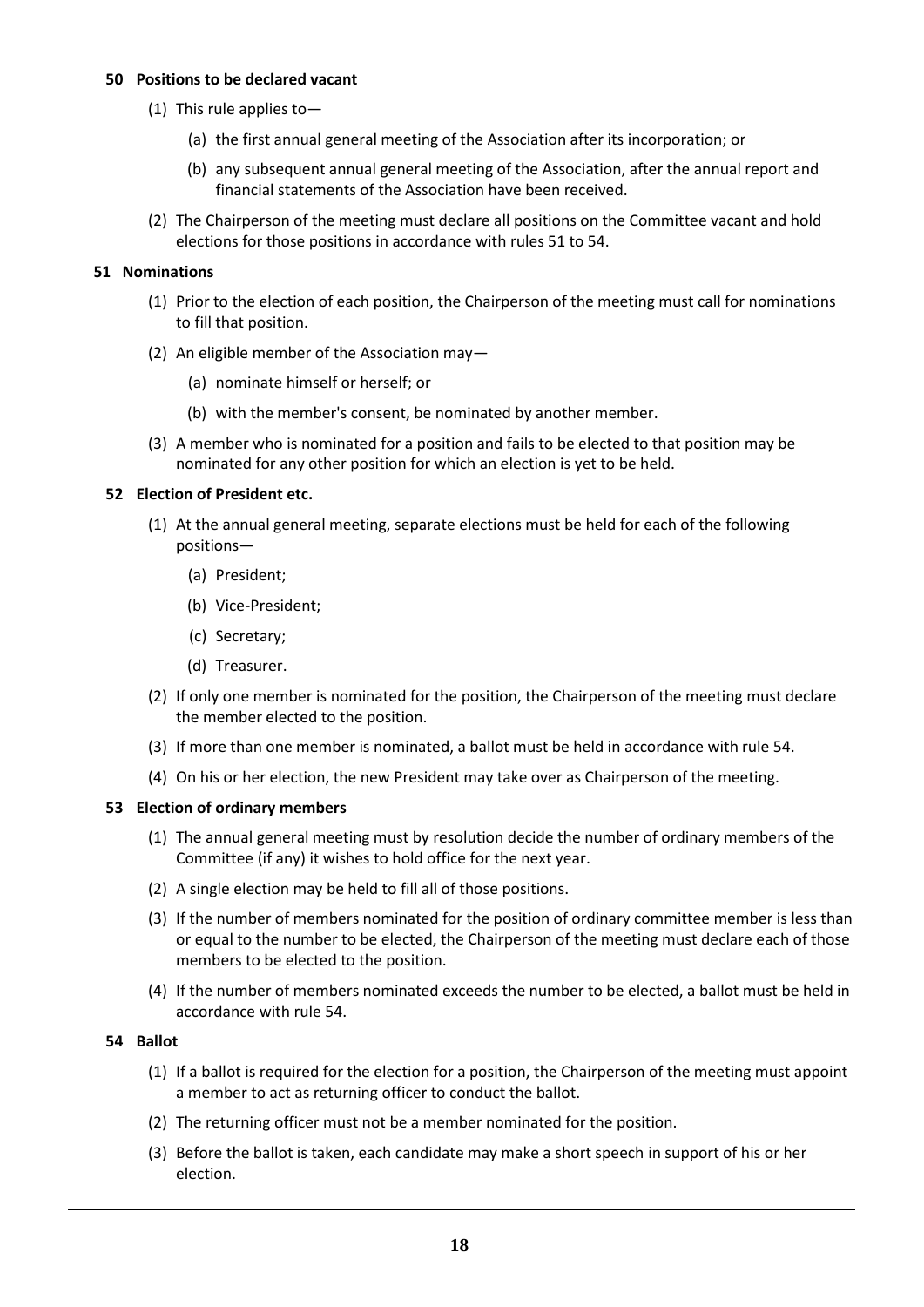- (4) The election must be by secret ballot.
- (5) The returning officer must give a blank piece of paper to—
	- (a) each member present in person; and
	- (b) each proxy appointed by a member.

#### **Example**

If a member has been appointed the proxy of 5 other members, the member must be given 6 ballot papers—one for the member and one each for the other members.

- (6) If the ballot is for a single position, the voter must write on the ballot paper the name of the candidate for whom they wish to vote.
- (7) If the ballot is for more than one position—
	- (a) the voter must write on the ballot paper the name of each candidate for whom they wish to vote;
	- (b) the voter must not write the names of more candidates than the number to be elected.
- (8) Ballot papers that do not comply with subrule (7)(b) are not to be counted.
- (9) Each ballot paper on which the name of a candidate has been written counts as one vote for that candidate.
- (10) The returning officer must declare elected the candidate or, in the case of an election for more than one position, the candidates who received the most votes.
- (11) If the returning officer is unable to declare the result of an election under subrule (10) because 2 or more candidates received the same number of votes, the returning officer must—
	- (a) conduct a further election for the position in accordance with subrules (4) to (10) to decide which of those candidates is to be elected; or
	- (b) with the agreement of those candidates, decide by lot which of them is to be elected.

#### **Examples**

The choice of candidate may be decided by the toss of a coin, drawing straws or drawing a name out of a hat.

#### **55 Term of office**

- (1) Subject to subrule (3) and rule 56, a committee member holds office until the positions of the Committee are declared vacant at the next annual general meeting.
- (2) A committee member may be re-elected.
- (3) A general meeting of the Association may—
	- (a) by special resolution remove a committee member from office; and
	- (b) elect an eligible member of the Association to fill the vacant position in accordance with this Division.
- (4) A member who is the subject of a proposed special resolution under subrule (3)(a) may make representations in writing to the Secretary or President of the Association (not exceeding a reasonable length) and may request that the representations be provided to the members of the Association.
- (5) The Secretary or the President may give a copy of the representations to each member of the Association or, if they are not so given, the member may require that they be read out at the meeting at which the special resolution is to be proposed.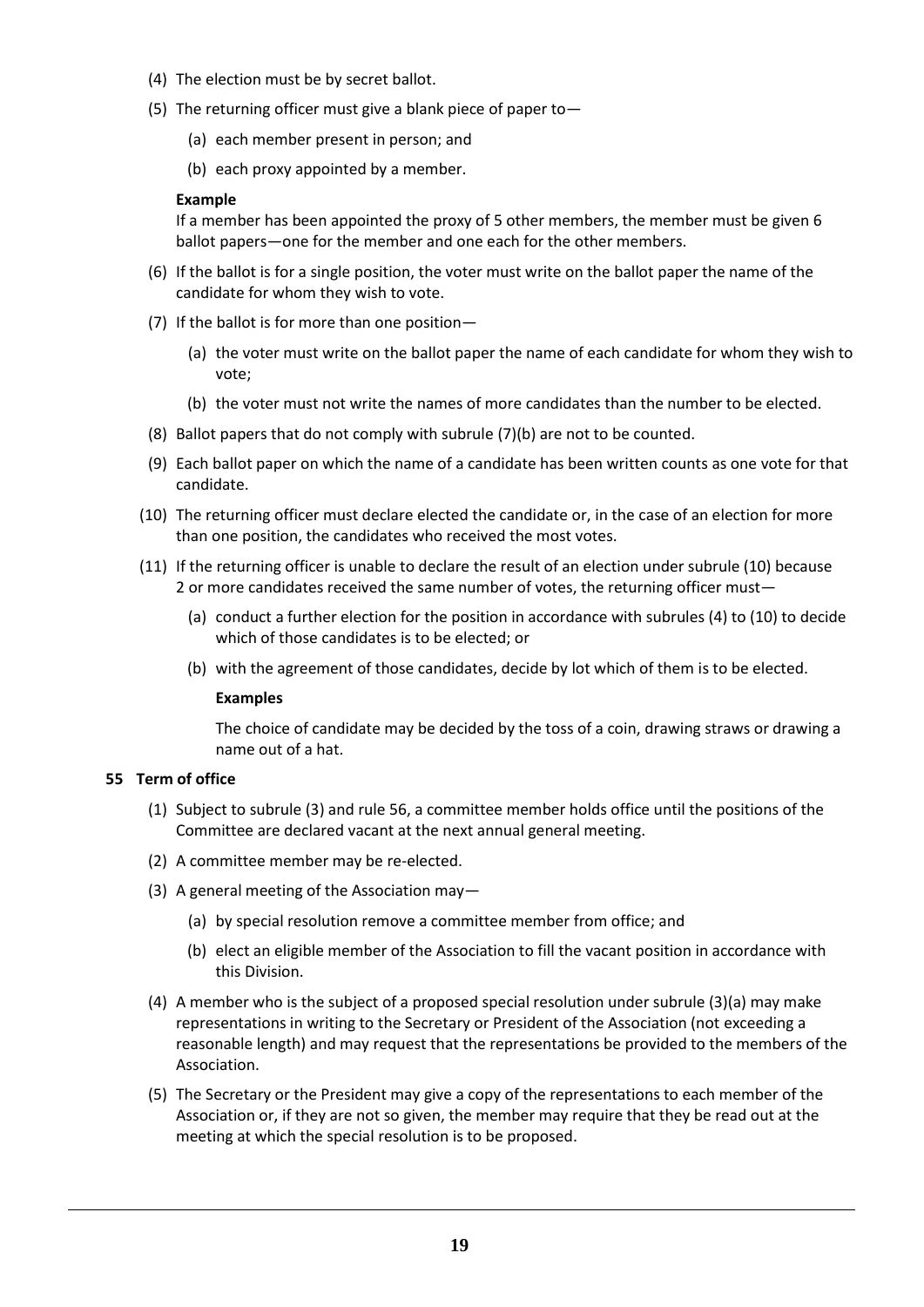#### **56 Vacation of office**

- (1) A committee member may resign from the Committee by written notice addressed to the Committee.
- (2) A person ceases to be a committee member if he or she—
	- (a) ceases to be a member of the Association; or
	- (b) fails to attend 3 consecutive committee meetings (other than special or urgent committee meetings) without leave of absence under rule 67; or
	- (c) otherwise ceases to be a committee member by operation of section 78 of the Act.

#### **Note**

A Committee member may not hold the office of secretary if they do not reside in Australia.

#### **57 Filling casual vacancies**

- (1) The Committee may appoint an eligible member of the Association to fill a position on the Committee that—
	- (a) has become vacant under rule 56; or
	- (b) was not filled by election at the last annual general meeting.
- (2) If the position of Secretary becomes vacant, the Committee must appoint a member to the position within 14 days after the vacancy arises.
- (3) Rule 55 applies to any committee member appointed by the Committee under subrule (1) or (2).
- (4) The Committee may continue to act despite any vacancy in its membership.

## **Division 4—Meetings of Committee**

#### **58 Meetings of Committee**

- (1) The Committee must meet at least 4 times in each year at the dates, times and places determined by the Committee.
- (2) The date, time and place of the first committee meeting must be determined by the members of the Committee as soon as practicable after the annual general meeting of the Association at which the members of the Committee were elected.
- (3) Special committee meetings may be convened by the President or by any 4 members of the Committee.

#### **59 Notice of meetings**

- (1) Notice of each committee meeting must be given to each committee member no later than 7 days before the date of the meeting.
- (2) Notice may be given of more than one committee meeting at the same time.
- (3) The notice must state the date, time and place of the meeting.
- (4) If a special committee meeting is convened, the notice must include the general nature of the business to be conducted.
- (5) The only business that may be conducted at the meeting is the business for which the meeting is convened.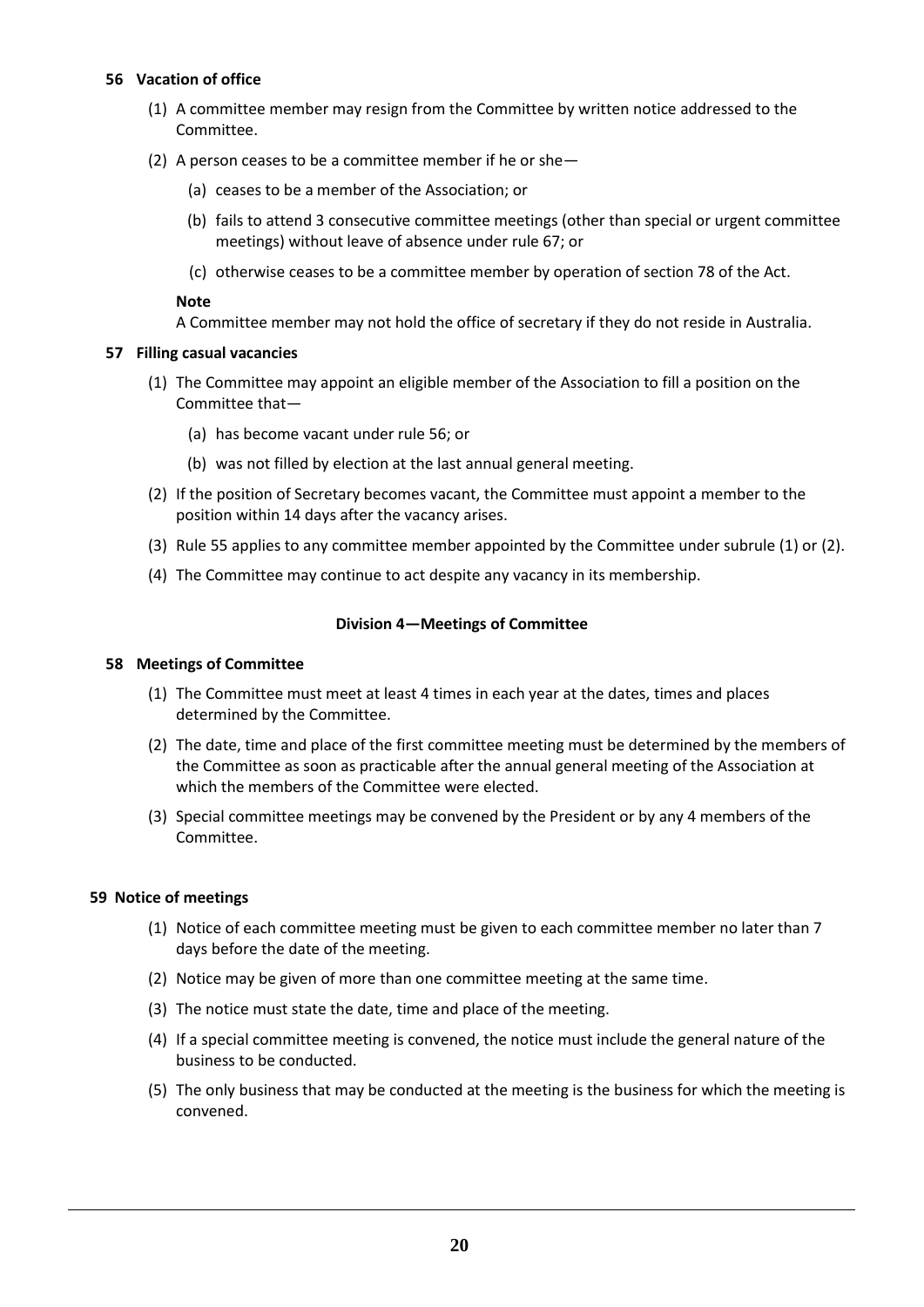#### **60 Urgent meetings**

- (1) In cases of urgency, a meeting can be held without notice being given in accordance with rule 59 provided that as much notice as practicable is given to each committee member by the quickest means practicable.
- (2) Any resolution made at the meeting must be passed by an absolute majority of the Committee.
- (3) The only business that may be conducted at an urgent meeting is the business for which the meeting is convened.

## **61 Procedure and order of business**

- (1) The procedure to be followed at a meeting of a Committee must be determined from time to time by the Committee.
- (2) The order of business may be determined by the members present at the meeting.

## **62 Use of technology**

- (1) A committee member who is not physically present at a committee meeting may participate in the meeting by the use of technology that allows that committee member and the committee members present at the meeting to clearly and simultaneously communicate with each other.
- (2) For the purposes of this Part, a committee member participating in a committee meeting as permitted under subrule (1) is taken to be present at the meeting and, if the member votes at the meeting, is taken to have voted in person.

## **63 Quorum**

- (1) No business may be conducted at a Committee meeting unless a quorum is present.
- (2) The quorum for a committee meeting is the presence (in person or as allowed under rule 62) of a majority of the committee members holding office.
- (3) If a quorum is not present within 30 minutes after the notified commencement time of a committee meeting—
	- (a) in the case of a special meeting—the meeting lapses;
	- (b) in any other case—the meeting must be adjourned to a date no later than 14 days after the adjournment and notice of the time, date and place to which the meeting is adjourned must be given in accordance with rule 59.

#### **64 Voting**

- (1) On any question arising at a committee meeting, each committee member present at the meeting has one vote.
- (2) A motion is carried if a majority of committee members present at the meeting vote in favour of the motion.
- (3) Subrule (2) does not apply to any motion or question which is required by these Rules to be passed by an absolute majority of the Committee.
- (4) If votes are divided equally on a question, the Chairperson of the meeting has a second or casting vote.
- (5) Voting by proxy is not permitted.

## **65 Conflict of interest**

- (1) A committee member who has a material personal interest in a matter being considered at a committee meeting must disclose the nature and extent of that interest to the Committee.
- (2) The member—
	- (a) must not be present while the matter is being considered at the meeting; and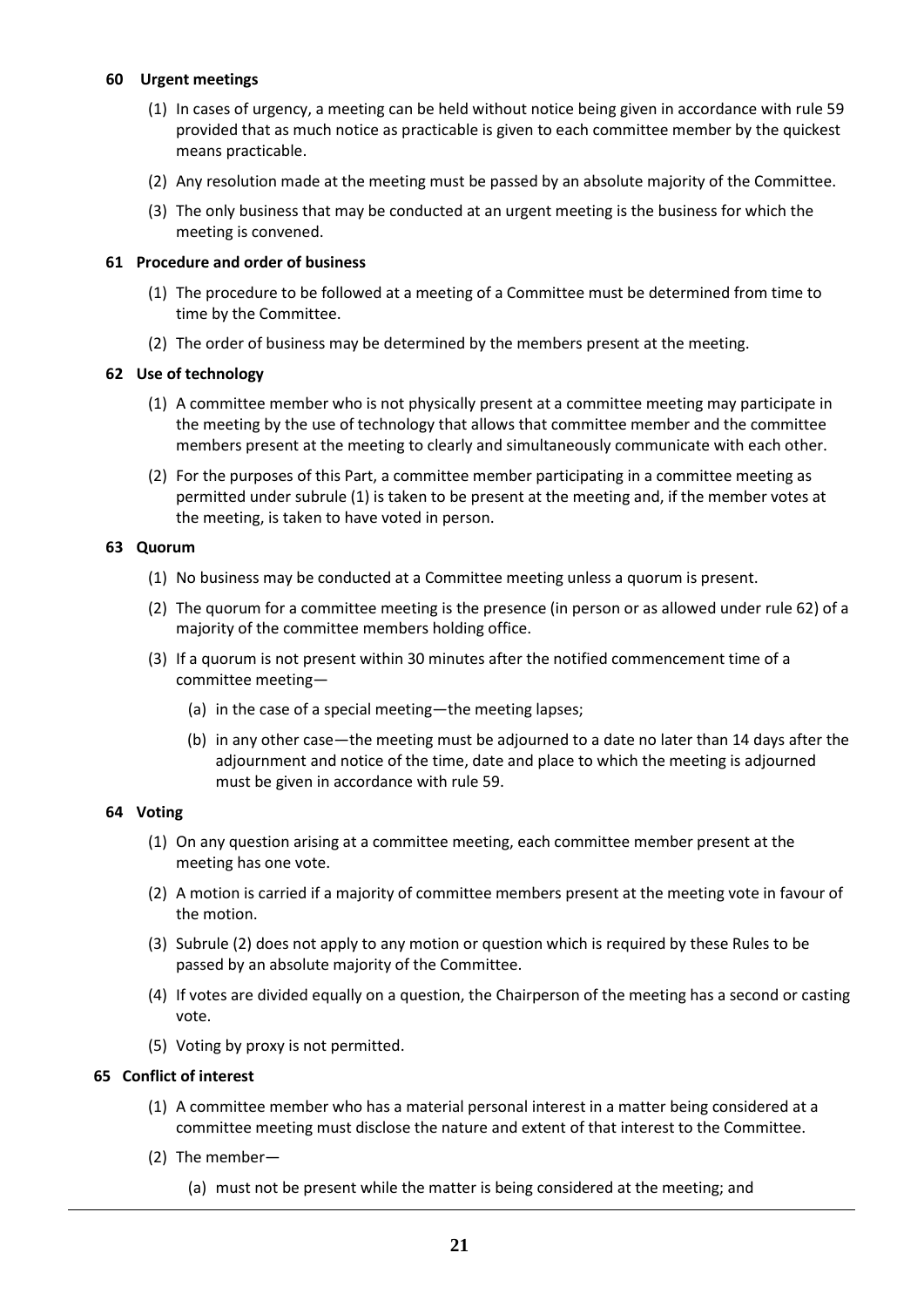(b) must not vote on the matter.

## **Note**

Under section 81(3) of the Act, if there are insufficient committee members to form a quorum because a member who has a material personal interest is disqualified from voting on a matter, a general meeting may be called to deal with the matter.

- (3) This rule does not apply to a material personal interest—
	- (a) that exists only because the member belongs to a class of persons for whose benefit the Association is established; or
	- (b) that the member has in common with all, or a substantial proportion of, the members of the Association.

## **66 Minutes of meeting**

- (1) The Committee must ensure that minutes are taken and kept of each committee meeting.
- (2) The minutes must record the following—
	- (a) the names of the members in attendance at the meeting;
	- (b) the business considered at the meeting;
	- (c) any resolution on which a vote is taken and the result of the vote;
	- (d) any material personal interest disclosed under rule 65.

## **67 Leave of absence**

- (1) The Committee may grant a committee member leave of absence from committee meetings for a period not exceeding 3 months.
- (2) The Committee must not grant leave of absence retrospectively unless it is satisfied that it was not feasible for the committee member to seek the leave in advance.

## **PART 6—FINANCIAL MATTERS**

#### **68 Source of funds**

The funds of the Association may be derived from joining fees, annual subscriptions, donations, fund-raising activities, grants, interest and any other sources approved by the Committee.

#### **69 Management of funds**

- (1) The Association must open an account with a financial institution from which all expenditure of the Association is made and into which all of the Association's revenue is deposited.
- (2) Subject to any restrictions imposed by a general meeting of the Association, the Committee may approve expenditure on behalf of the Association.
- (3) The Committee may authorise the Treasurer to expend funds on behalf of the Association (including by electronic funds transfer) up to a specified limit without requiring approval from the Committee for each item on which the funds are expended.
- (4) All cheques, drafts, bills of exchange, promissory notes and other negotiable instruments must be signed by 2 committee members.
- (5) All funds of the Association must be deposited into the financial account of the Association no later than 5 working days after receipt.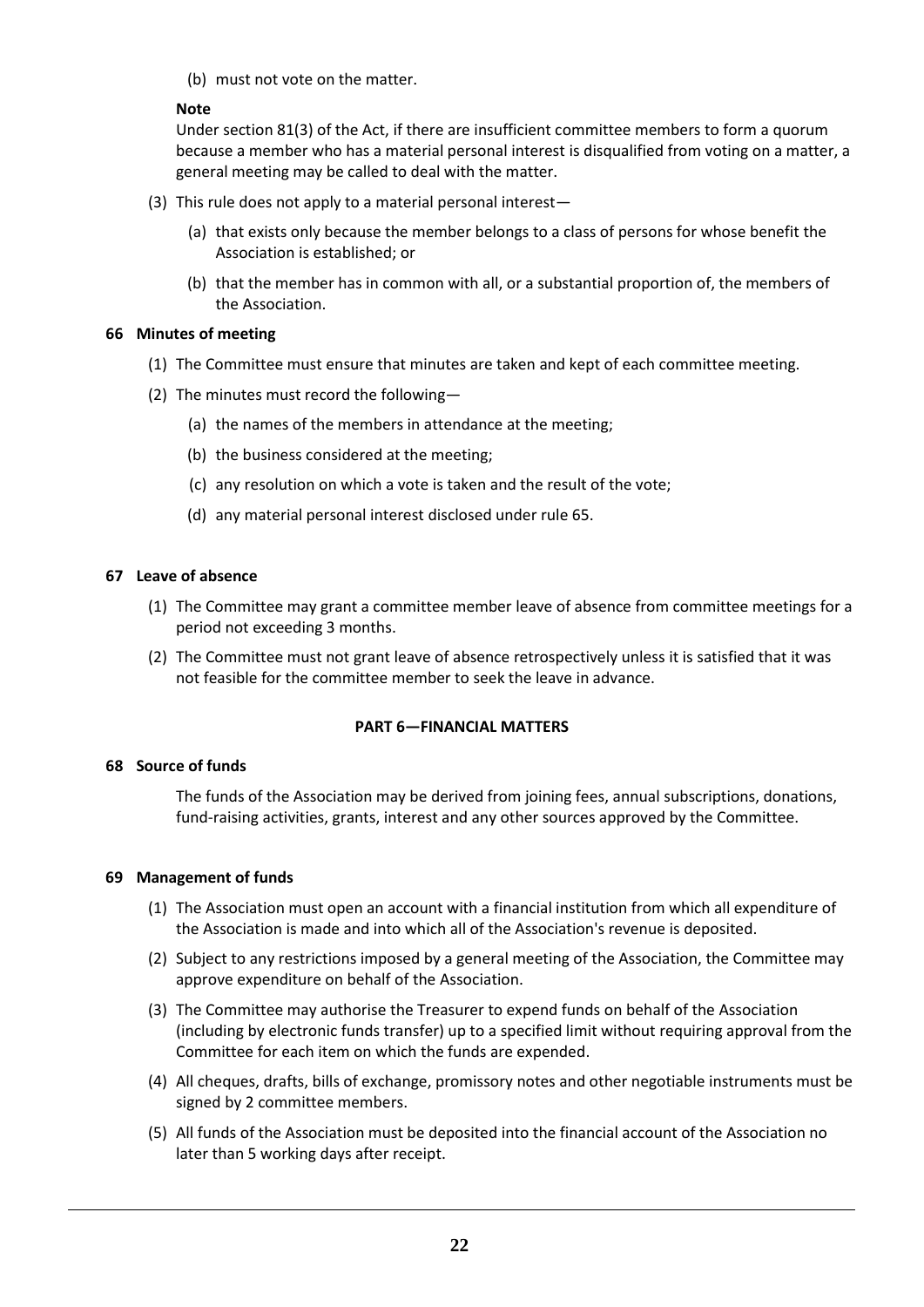(6) With the approval of the Committee, the Treasurer may maintain a cash float provided that all money paid from or paid into the float is accurately recorded at the time of the transaction.

## **70 Financial records**

- (1) The Association must keep financial records that—
	- (a) correctly record and explain its transactions, financial position and performance; and
	- (b) enable financial statements to be prepared as required by the Act.
- (2) The Association must retain the financial records for 7 years after the transactions covered by the records are completed.
- (3) The Treasurer must keep in his or her custody, or under his or her control—
	- (a) the financial records for the current financial year; and
	- (b) any other financial records as authorised by the Committee.

## **71 Financial statements**

- (1) For each financial year, the Committee must ensure that the requirements under the Act relating to the financial statements of the Association are met.
- (2) Without limiting subrule (1), those requirements include—
	- (a) the preparation of the financial statements;
	- (b) if required, the review or auditing of the financial statements;
	- (c) the certification of the financial statements by the Committee;
	- (d) the submission of the financial statements to the annual general meeting of the Association;
	- (e) the lodgement with the Registrar of the financial statements and accompanying reports, certificates, statements and fee.

#### **PART 7—GENERAL MATTERS**

#### **72 Common seal**

- (1) The Association may have a common seal.
- (2) If the Association has a common seal—
	- (a) the name of the Association must appear in legible characters on the common seal;
	- (b) a document may only be sealed with the common seal by the authority of the Committee and the sealing must be witnessed by the signatures of two committee members;
	- (c) the common seal must be kept in the custody of the Secretary.

#### **73 Registered address**

The registered address of the Association is—

- (a) the address determined from time to time by resolution of the Committee; or
- (b) if the Committee has not determined an address to be the registered address—the postal address of the Secretary.

#### **74 Notice requirements**

- (1) Any notice required to be given to a member or a committee member under these Rules may be given—
	- (a) by handing the notice to the member personally; or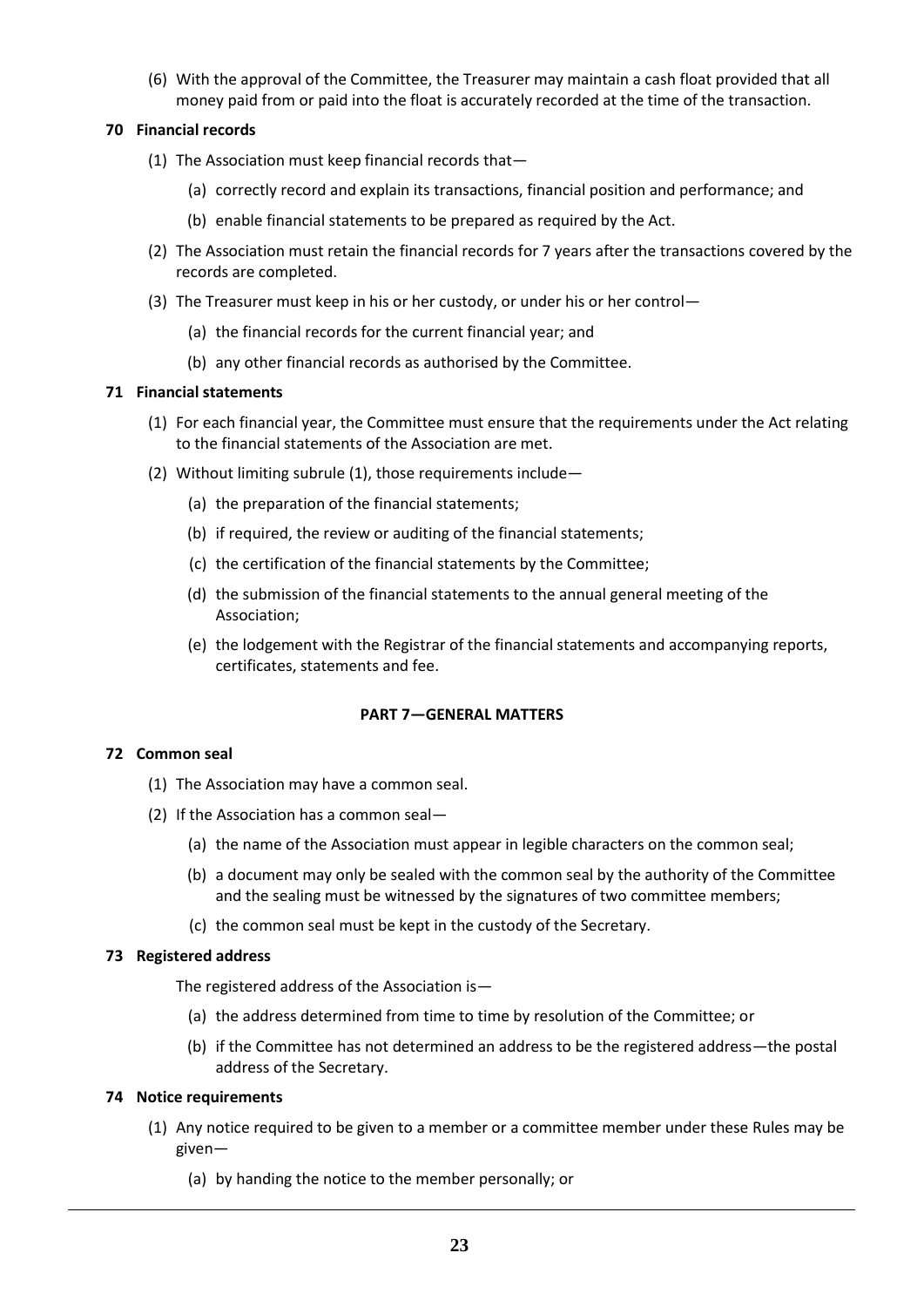- (b) by sending it by post to the member at the address recorded for the member on the register of members; or
- (c) by email or facsimile transmission.
- (2) Subrule (1) does not apply to notice given under rule 60.
- (3) Any notice required to be given to the Association or the Committee may be given—
	- (a) by handing the notice to a member of the Committee; or
	- (b) by sending the notice by post to the registered address; or
	- (c) by leaving the notice at the registered address; or
	- (d) if the Committee determines that it is appropriate in the circumstances—
		- (i) by email to the email address of the Association or the Secretary; or
		- (ii) by facsimile transmission to the facsimile number of the Association.

## **75 Custody and inspection of books and records**

- (1) Members may on request inspect free of charge—
	- (a) the register of members;
	- (b) the minutes of general meetings;
	- (c) subject to subrule (2), the financial records, books, securities and any other relevant document of the Association, including minutes of Committee meetings.

#### **Note**

See note following rule 18 for details of access to the register of members.

- (2) The Committee may refuse to permit a member to inspect records of the Association that relate to confidential, personal, employment, commercial or legal matters or where to do so may be prejudicial to the interests of the Association.
- (3) The Committee must on request make copies of these rules available to members and applicants for membership free of charge.
- (4) Subject to subrule (2), a member may make a copy of any of the other records of the Association referred to in this rule and the Association may charge a reasonable fee for provision of a copy of such a record.
- (5) For purposes of this rule—

*relevant documents* means the records and other documents, however compiled, recorded or stored, that relate to the incorporation and management of the Association and includes the following—

- (a) its membership records;
- (b) its financial statements;
- (c) its financial records;
- (d) records and documents relating to transactions, dealings, business or property of the Association.

#### **76 Winding up and cancellation**

- (1) The Association may be wound up voluntarily by special resolution.
- (2) In the event of the winding up or the cancellation of the incorporation of the Association, the surplus assets of the Association must not be distributed to any members or former members of the Association.